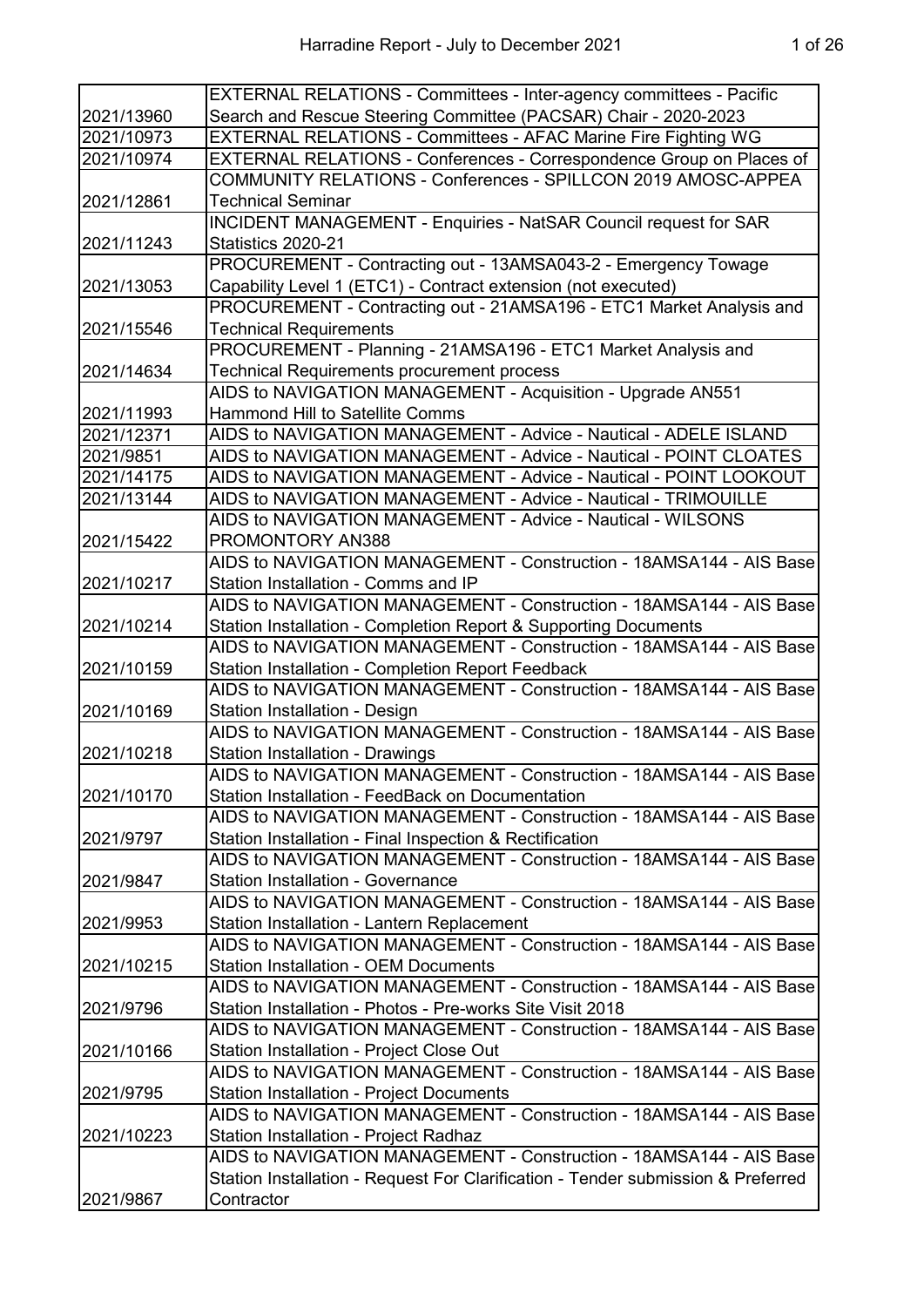|            | AIDS to NAVIGATION MANAGEMENT - Construction - 18AMSA144 - AIS Base         |
|------------|-----------------------------------------------------------------------------|
| 2021/10172 | <b>Station Installation - Tilt Pole</b>                                     |
|            | AIDS to NAVIGATION MANAGEMENT - Construction - 18AMSA144 - AIS Base         |
| 2021/10221 | Station Installation - Tilt Pole Calculations & Suitability                 |
|            | AIDS to NAVIGATION MANAGEMENT - Construction - 18AMSA144 - AIS Base         |
| 2021/10216 | Station Installation - Tilt Pole Operation Technical Instruction            |
|            | AIDS to NAVIGATION MANAGEMENT - Construction - 18AMSA144 - AIS Base         |
| 2021/10199 | <b>Station Installation - Variation 1</b>                                   |
|            | AIDS to NAVIGATION MANAGEMENT - Construction - 18AMSA201 - East             |
| 2021/8904  | Cardinal Light - Completion Documentation - Calculations                    |
|            | AIDS to NAVIGATION MANAGEMENT - Construction - 18AMSA201 - East             |
|            | Cardinal Light - Completion Documentation - Cowlishaw Reef Electrical       |
| 2021/8902  | Drawings                                                                    |
|            | AIDS to NAVIGATION MANAGEMENT - Construction - 18AMSA201 - East             |
|            | Cardinal Light - Completion Documentation - Cowlishaw Reef Structural       |
|            |                                                                             |
| 2021/8900  | Drawings<br>AIDS to NAVIGATION MANAGEMENT - Construction - 18AMSA201 - East |
|            |                                                                             |
| 2021/8911  | Cardinal Light - Completion Documentation - Installation Photos             |
|            | AIDS to NAVIGATION MANAGEMENT - Construction - 18AMSA201 - East             |
| 2021/8905  | Cardinal Light - Completion Documentation - OEM Documents                   |
|            | AIDS to NAVIGATION MANAGEMENT - Construction - 18AMSA201 - East             |
| 2021/8932  | Cardinal Light - Completion Documentation - Rectification Photos            |
|            | AIDS to NAVIGATION MANAGEMENT - Construction - 18AMSA201 - East             |
| 2021/8943  | Cardinal Light - Completion Documentation - Reports                         |
|            |                                                                             |
|            | AIDS to NAVIGATION MANAGEMENT - Construction - 18AMSA201 - East             |
| 2021/8903  | Cardinal Light - Completion Documentation - Young Reef Electrical Drawings  |
|            |                                                                             |
|            | AIDS to NAVIGATION MANAGEMENT - Construction - 18AMSA201 - East             |
| 2021/8901  | Cardinal Light - Completion Documentation - Young Reef Structural Drawings  |
|            | AIDS to NAVIGATION MANAGEMENT - Construction - 18AMSA201 - East             |
|            | Cardinal Light - Completion Documentation- Design Drawings - Engineering    |
| 2021/8899  | <b>XXXXX</b>                                                                |
|            | AIDS to NAVIGATION MANAGEMENT - Construction - 18AMSA201 - East             |
| 2021/9014  | Cardinal Light - Correspondence - XXXXX                                     |
|            | AIDS to NAVIGATION MANAGEMENT - Construction - 18AMSA201 - East             |
| 2021/8993  | Cardinal Light - Correspondence - Bird Rollers                              |
|            | AIDS to NAVIGATION MANAGEMENT - Construction - 18AMSA201 - East             |
| 2021/9005  | Cardinal Light - Correspondence - Cardinal Band Measurements                |
|            | AIDS to NAVIGATION MANAGEMENT - Construction - 18AMSA201 - East             |
| 2021/9015  | Cardinal Light - Correspondence - Completion Documentation                  |
|            | AIDS to NAVIGATION MANAGEMENT - Construction - 18AMSA201 - East             |
| 2021/9007  | Cardinal Light - Correspondence - Electrical                                |
|            | AIDS to NAVIGATION MANAGEMENT - Construction - 18AMSA201 - East             |
| 2021/8949  | Cardinal Light - Correspondence - Fender Requirements                       |
|            | AIDS to NAVIGATION MANAGEMENT - Construction - 18AMSA201 - East             |
| 2021/9008  | Cardinal Light - Correspondence - GPS Reading                               |
|            | AIDS to NAVIGATION MANAGEMENT - Construction - 18AMSA201 - East             |
| 2021/8948  | Cardinal Light - Correspondence - Proposed Paint Specification              |
|            | AIDS to NAVIGATION MANAGEMENT - Construction - 18AMSA201 - East             |
| 2021/9010  | Cardinal Light - Correspondence - Rectification Works                       |
| 2021/8991  | AIDS to NAVIGATION MANAGEMENT - Construction - 18AMSA201 - East             |
|            | Cardinal Light - Correspondence - Structural                                |
|            |                                                                             |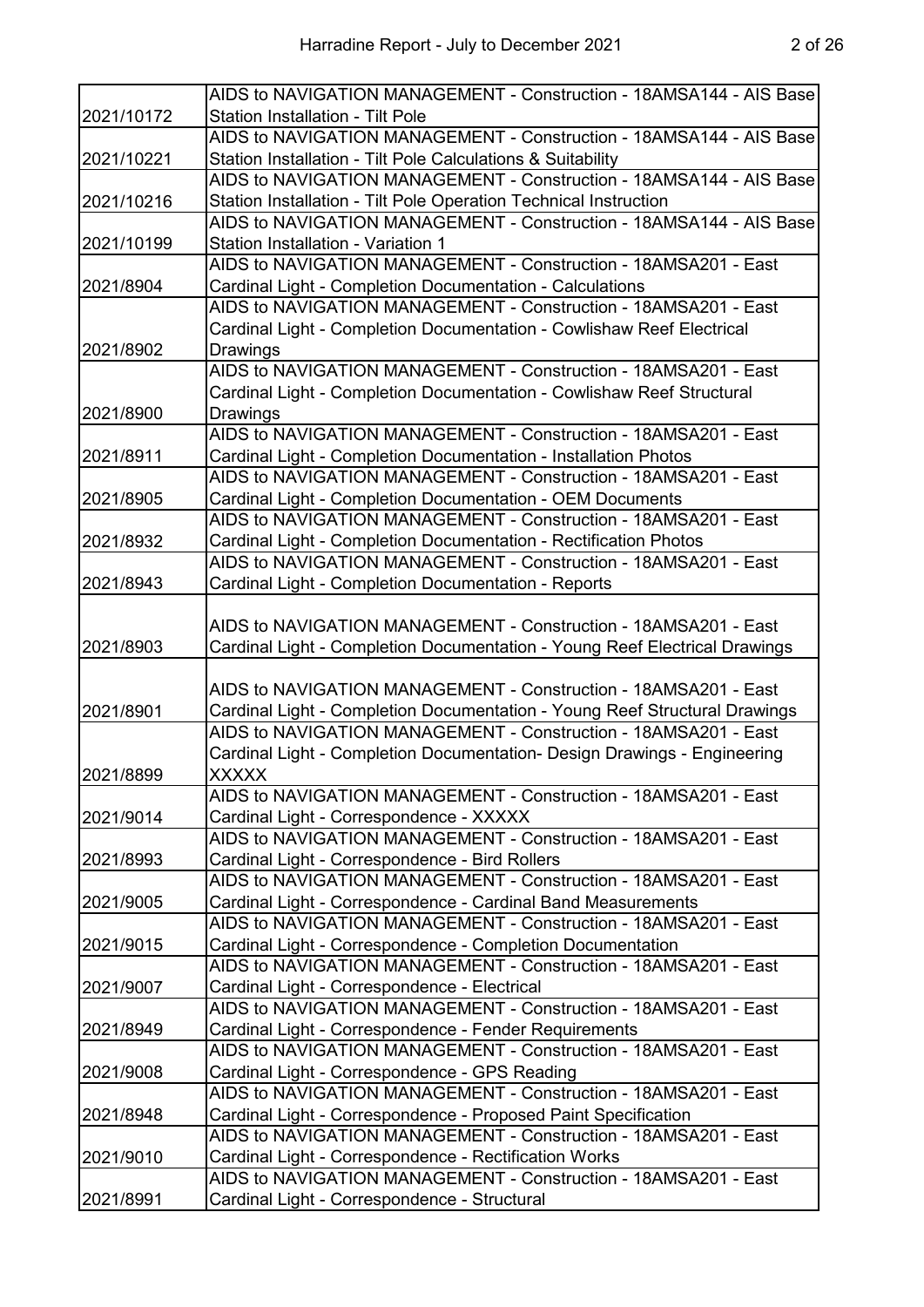|           | AIDS to NAVIGATION MANAGEMENT - Construction - 18AMSA201 - East           |
|-----------|---------------------------------------------------------------------------|
| 2021/9011 | Cardinal Light - Correspondence - Temporary lantern Returns               |
|           | AIDS to NAVIGATION MANAGEMENT - Construction - 18AMSA201 - East           |
| 2021/8950 | Cardinal Light - Correspondence - XXXXX Delays and Alternative            |
|           | AIDS to NAVIGATION MANAGEMENT - Construction - 18AMSA201 - East           |
| 2021/9012 | Cardinal Light - Correspondence - XXXXX Programming                       |
|           | AIDS to NAVIGATION MANAGEMENT - Construction - 18AMSA201 - East           |
| 2021/8946 | Cardinal Light - Cowlishaw Reef & Young Reef - Final Inspection Summary   |
|           | AIDS to NAVIGATION MANAGEMENT - Construction - 18AMSA201 - East           |
| 2021/8871 | Cardinal Light - Cowlishaw Reef & Young Reef - Project Documents          |
|           | AIDS to NAVIGATION MANAGEMENT - Construction - 18AMSA201 - East           |
| 2021/8837 | Cardinal Light - Cowlishaw Reef & Young Reef - Project Summary            |
|           | AIDS to NAVIGATION MANAGEMENT - Construction - 18AMSA201 - East           |
| 2021/8870 | Cardinal Light - Cowlishaw Reef & Young Reef - Solar & Light Calculations |
|           | AIDS to NAVIGATION MANAGEMENT - Construction - 18AMSA201 - East           |
| 2021/8947 | Cardinal Light - Cowlishaw Reef & Young Reef - Stakeholder Consultation   |
|           | AIDS to NAVIGATION MANAGEMENT - Construction - 19AMSA086 - DGPS           |
| 2021/9204 | Fence Installation - Approvals                                            |
|           | AIDS to NAVIGATION MANAGEMENT - Construction - 19AMSA086 - DGPS           |
| 2021/9224 | Fence Installation - Drawings                                             |
|           | AIDS to NAVIGATION MANAGEMENT - Construction - 19AMSA086 - DGPS           |
|           | Fence Installation - EME Compliance Issue and Updated EME Guide &         |
| 2021/9221 | <b>Compliance Certificate</b>                                             |
|           | AIDS to NAVIGATION MANAGEMENT - Construction - 19AMSA086 - DGPS           |
| 2021/9207 | <b>Fence Installation - Financials</b>                                    |
|           | AIDS to NAVIGATION MANAGEMENT - Construction - 19AMSA086 - DGPS           |
| 2021/9193 | Fence Installation - Liaison with XXXXX                                   |
|           | AIDS to NAVIGATION MANAGEMENT - Construction - 19AMSA086 - DGPS           |
| 2021/9194 | Fence Installation - Liaison with XXXXX                                   |
|           | AIDS to NAVIGATION MANAGEMENT - Construction - 19AMSA086 - DGPS           |
| 2021/9210 | <b>Fence Installation - Photos</b>                                        |
|           | AIDS to NAVIGATION MANAGEMENT - Construction - 19AMSA086 - DGPS           |
| 2021/9192 | <b>Fence Installation - Preliminary Findings</b>                          |
|           | AIDS to NAVIGATION MANAGEMENT - Construction - 19AMSA086 - DGPS           |
| 2021/9209 | Fence Installation - Progress Reporting                                   |
|           | AIDS to NAVIGATION MANAGEMENT - Construction - 19AMSA095 - Sub-           |
| 2021/9029 | Mains Repairs - Approvals                                                 |
|           | AIDS to NAVIGATION MANAGEMENT - Construction - 19AMSA095 - Sub-           |
| 2021/9027 | Mains Repairs - Previous alternatives and cost estimates                  |
|           | AIDS to NAVIGATION MANAGEMENT - Construction - 19AMSA095 - Sub-           |
| 2021/9028 | Mains Repairs - Scope of Works & Quotation                                |
|           | AIDS to NAVIGATION MANAGEMENT - Construction - 19AMSA095 - Sub-           |
| 2021/9031 | Mains Repairs - Site Works                                                |
|           | AIDS to NAVIGATION MANAGEMENT - Construction - 19AMSA175 - Table          |
| 2021/9037 | Cape Lighthouse Removal of lead/Hazardous Paint - Defect repairs          |
|           | AIDS to NAVIGATION MANAGEMENT - Construction - 20AMSA010 - Cape           |
| 2021/8994 | Byron Lead Paint Removal - close out report                               |
|           | AIDS to NAVIGATION MANAGEMENT - Construction - 20AMSA010 - Cape           |
| 2021/9097 | <b>Byron Lead Paint Removal - Daily Reports</b>                           |
|           | AIDS to NAVIGATION MANAGEMENT - Construction - 20AMSA010 - Cape           |
| 2021/9098 | <b>Byron Lead Paint Removal - Project Summary</b>                         |
|           | AIDS to NAVIGATION MANAGEMENT - Construction - 20AMSA010 - Cape           |
| 2021/9642 | <b>Byron Lead Paint Removal - Warranties</b>                              |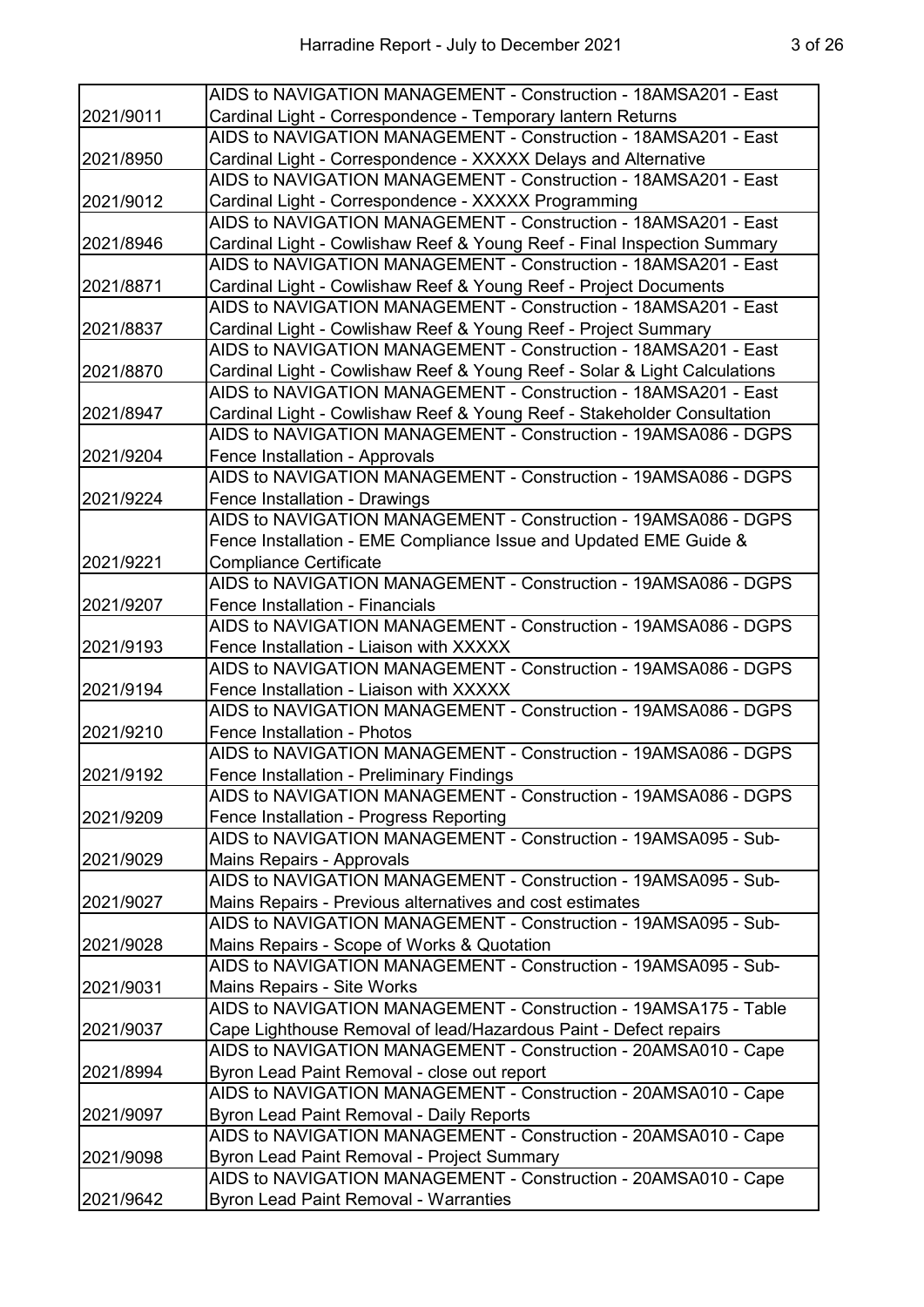|            | AIDS to NAVIGATION MANAGEMENT - Construction - 20AMSA010 - Cape                |
|------------|--------------------------------------------------------------------------------|
| 2021/9096  | Byron Lead Paint Removal - Work Order                                          |
|            | AIDS to NAVIGATION MANAGEMENT - Construction - 20AMSA038 - Asbestos            |
|            | removal Cape Leeuwin and Foul Bay - Maintenance Contractor project             |
| 2021/9150  | Summary                                                                        |
|            |                                                                                |
|            | AIDS to NAVIGATION MANAGEMENT - Construction - 20AMSA038 - Asbestos            |
| 2021/9157  | removal Cape Leeuwin and Foul Bay - Project Close Out Report and checklist     |
|            | AIDS to NAVIGATION MANAGEMENT - Construction - 20AMSA046 - Cape                |
| 2021/12084 | Flattery AIS Relocation to Palfrey Islet - Rectification Photos                |
|            | AIDS to NAVIGATION MANAGEMENT - Construction - 20AMSA046 - Cape                |
| 2021/12081 | Flattery AIS Relocation to Palfrey Islet - Site works Photos                   |
|            | AIDS to NAVIGATION MANAGEMENT - Construction - 20AMSA046 - Cape                |
| 2021/11722 | Flattery AIS Relocation to Palfrey Islet - Communication link                  |
|            | AIDS to NAVIGATION MANAGEMENT - Construction - 20AMSA046 - Cape                |
| 2021/12066 | Flattery AIS Relocation to Palfrey Islet - Completion Documentation            |
|            | AIDS to NAVIGATION MANAGEMENT - Construction - 20AMSA046 - Cape                |
| 2021/11724 | Flattery AIS Relocation to Palfrey Islet - Design                              |
|            | AIDS to NAVIGATION MANAGEMENT - Construction - 20AMSA046 - Cape                |
| 2021/11721 | Flattery AIS Relocation to Palfrey Islet - Kick Off Meeting                    |
|            | AIDS to NAVIGATION MANAGEMENT - Construction - 20AMSA046 - Cape                |
| 2021/12050 | Flattery AIS Relocation to Palfrey Islet - XXXXX Plot                          |
|            | AIDS to NAVIGATION MANAGEMENT - Construction - 20AMSA046 - Cape                |
|            | Flattery AIS Relocation to Palfrey Islet - Nautical Requirements               |
| 2021/12054 | Correspondence                                                                 |
|            | AIDS to NAVIGATION MANAGEMENT - Construction - 20AMSA046 - Cape                |
| 2021/11614 | Flattery AIS Relocation to Palfrey Islet - Project Brief & Quotation Responses |
|            | AIDS to NAVIGATION MANAGEMENT - Construction - 20AMSA046 - Cape                |
| 2021/11723 | Flattery AIS Relocation to Palfrey Islet - Project Documents                   |
|            | AIDS to NAVIGATION MANAGEMENT - Construction - 20AMSA046 - Cape                |
| 2021/12070 | Flattery AIS Relocation to Palfrey Islet - Rectification Works                 |
|            | AIDS to NAVIGATION MANAGEMENT - Construction - 20AMSA046 - Cape                |
| 2021/12064 | Flattery AIS Relocation to Palfrey Islet - Reporting & Schedules               |
|            | AIDS to NAVIGATION MANAGEMENT - Construction - 20AMSA158 - Buoy                |
| 2021/13653 | Installation - Project Summary                                                 |
|            | AIDS to NAVIGATION MANAGEMENT - Construction - 20AMSA158 -                     |
| 2021/11462 | <b>Completion Report</b>                                                       |
|            | AIDS to NAVIGATION MANAGEMENT - Construction - 20AMSA158 -                     |
| 2021/11461 | Completion Report - Attachment 01 Protective Coatings QA                       |
|            | AIDS to NAVIGATION MANAGEMENT - Construction - 20AMSA158 -                     |
| 2021/11460 | Completion Report - Attachment 02 Buoy Deployment Form                         |
|            | AIDS to NAVIGATION MANAGEMENT - Construction - 20AMSA158 -                     |
| 2021/11459 | Completion Report - Attachment 03 Final ATH                                    |
|            | AIDS to NAVIGATION MANAGEMENT - Construction - 20AMSA158 -                     |
| 2021/11458 | <b>Completion Report - Attachment 04 Commissioning Documents</b>               |
|            | AIDS to NAVIGATION MANAGEMENT - Construction - 20AMSA158 -                     |
| 2021/11457 | Completion Report - Attachment 05 Safety Documentation                         |
|            | AIDS to NAVIGATION MANAGEMENT - Construction - 20AMSA158 -                     |
| 2021/11456 | Completion Report - Attachment 06 Detailed Design                              |
|            | AIDS to NAVIGATION MANAGEMENT - Construction - 20AMSA158 -                     |
| 2021/11455 | Completion Report - Attachment 07 Inspection & Test Plans                      |
|            | AIDS to NAVIGATION MANAGEMENT - Construction - 20AMSA158 -                     |
| 2021/11454 | Completion Report - Attachment 08 As Built Drawings                            |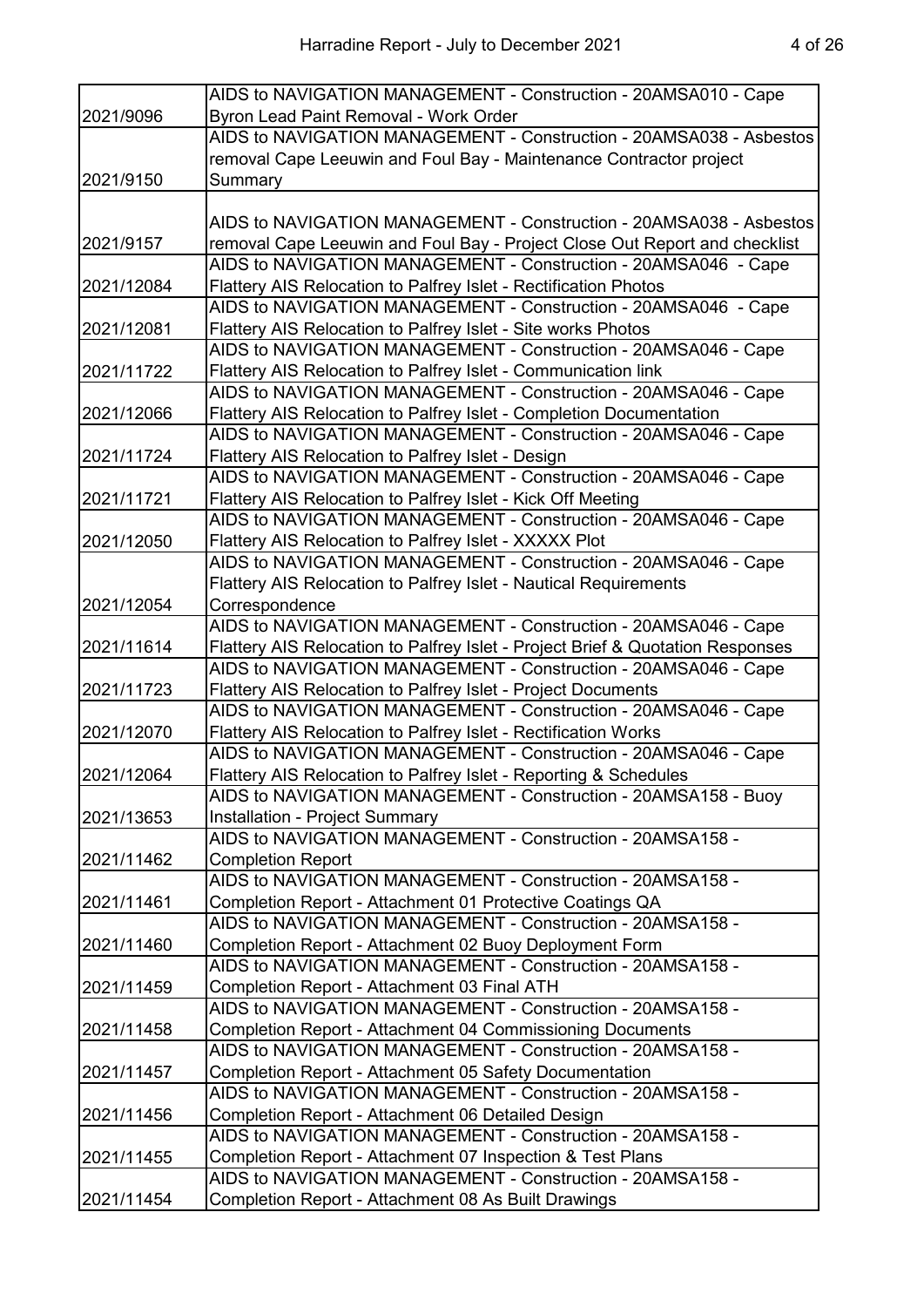|            | AIDS to NAVIGATION MANAGEMENT - Construction - 20AMSA158 -             |
|------------|------------------------------------------------------------------------|
| 2021/11453 | Completion Report - Attachment 09 Site Information                     |
|            | AIDS to NAVIGATION MANAGEMENT - Construction - 20AMSA158 -             |
| 2021/11452 | Completion Report - Attachment 10 Mooring System QA                    |
|            | AIDS to NAVIGATION MANAGEMENT - Construction - 20AMSA158 -             |
| 2021/11451 | Completion Report - Attachment 11 Client Specific Documents            |
|            | AIDS to NAVIGATION MANAGEMENT - Construction - 20AMSA158 -             |
| 2021/11450 | Completion Report - Attachment 12 Warranty Documentation               |
|            | AIDS to NAVIGATION MANAGEMENT - Construction - 20AMSA158 -             |
| 2021/11449 | Completion Report - Attachment 13 OEM Manuals                          |
|            | AIDS to NAVIGATION MANAGEMENT - Construction - 20AMSA158 -             |
| 2021/11448 | Completion Report - Attachment 14 XXXXX Documentation                  |
|            | AIDS to NAVIGATION MANAGEMENT - Construction - 20AMSA158 -             |
| 2021/11436 | Completion Report - Attachment 15 XXXXX Documents                      |
|            | AIDS to NAVIGATION MANAGEMENT - Construction - 21AMSA100,              |
| 2021/11823 | 21AMSA056 & 21AMSA090 - Fire Damage Repairs - Reference Documents      |
|            | AIDS to NAVIGATION MANAGEMENT - Construction - 21AMSA150 -             |
| 2021/13515 | <b>Replacement Buoy - Approvals</b>                                    |
|            | AIDS to NAVIGATION MANAGEMENT - Construction - 21AMSA150 -             |
| 2021/13517 | Replacement Buoy - Contract                                            |
|            | AIDS to NAVIGATION MANAGEMENT - Construction - 21AMSA150 -             |
| 2021/13522 | Replacement Buoy - Financials                                          |
|            | AIDS to NAVIGATION MANAGEMENT - Construction - 21AMSA150 -             |
| 2021/13518 | Replacement Buoy - Kick Off Meeting                                    |
|            | AIDS to NAVIGATION MANAGEMENT - Construction - 21AMSA150 -             |
| 2021/11592 | Replacement Buoy - Project Proposal                                    |
|            | AIDS to NAVIGATION MANAGEMENT - Construction - 21AMSA150 -             |
| 2021/13523 | Replacement Buoy - Project Status Tracking                             |
|            | AIDS to NAVIGATION MANAGEMENT - Construction - 21AMSA150 -             |
| 2021/11593 | Replacement Buoy - RFQ                                                 |
|            | AIDS to NAVIGATION MANAGEMENT - Construction - 21AMSA150 -             |
| 2021/13516 | Replacement Buoy - Submission                                          |
|            | AIDS to NAVIGATION MANAGEMENT - Construction - 21AMSA214 - Adele       |
| 2021/13345 | <b>Island Power Supply Rectification - Project Proposal</b>            |
|            | AIDS to NAVIGATION MANAGEMENT - Construction - 21AMSA214 - Power       |
| 2021/14198 | <b>Supply Rectification - Approvals</b>                                |
|            | AIDS to NAVIGATION MANAGEMENT - Construction - 21AMSA214 - Power       |
| 2021/14200 | Supply Rectification - Project Status Tracking                         |
|            | AIDS to NAVIGATION MANAGEMENT - Construction - 21AMSA214 - Power       |
| 2021/14199 | Supply Rectification - Structural Analysis                             |
|            | AIDS to NAVIGATION MANAGEMENT - Construction - 21AMSA215 - Lantern     |
| 2021/14197 | Procurement - Approvals                                                |
|            | AIDS to NAVIGATION MANAGEMENT - Construction - 21AMSA215 - Lantern     |
| 2021/14201 | <b>Procurement - Project Status Tracking</b>                           |
|            | AIDS to NAVIGATION MANAGEMENT - Construction - 21AMSA215 - Lantern     |
| 2021/13501 | Procurement & Replacement - Project Proposal                           |
|            | AIDS to NAVIGATION MANAGEMENT - Construction - Acceptance / inspection |
| 2021/11549 | test plans                                                             |
|            | AIDS to NAVIGATION MANAGEMENT - Construction - AIS Equipment           |
| 2021/9138  | <b>Relocation - AMSA Internal Discussions</b>                          |
|            | AIDS to NAVIGATION MANAGEMENT - Construction - AIS Equipment           |
| 2021/9141  | <b>Relocation - Financials</b>                                         |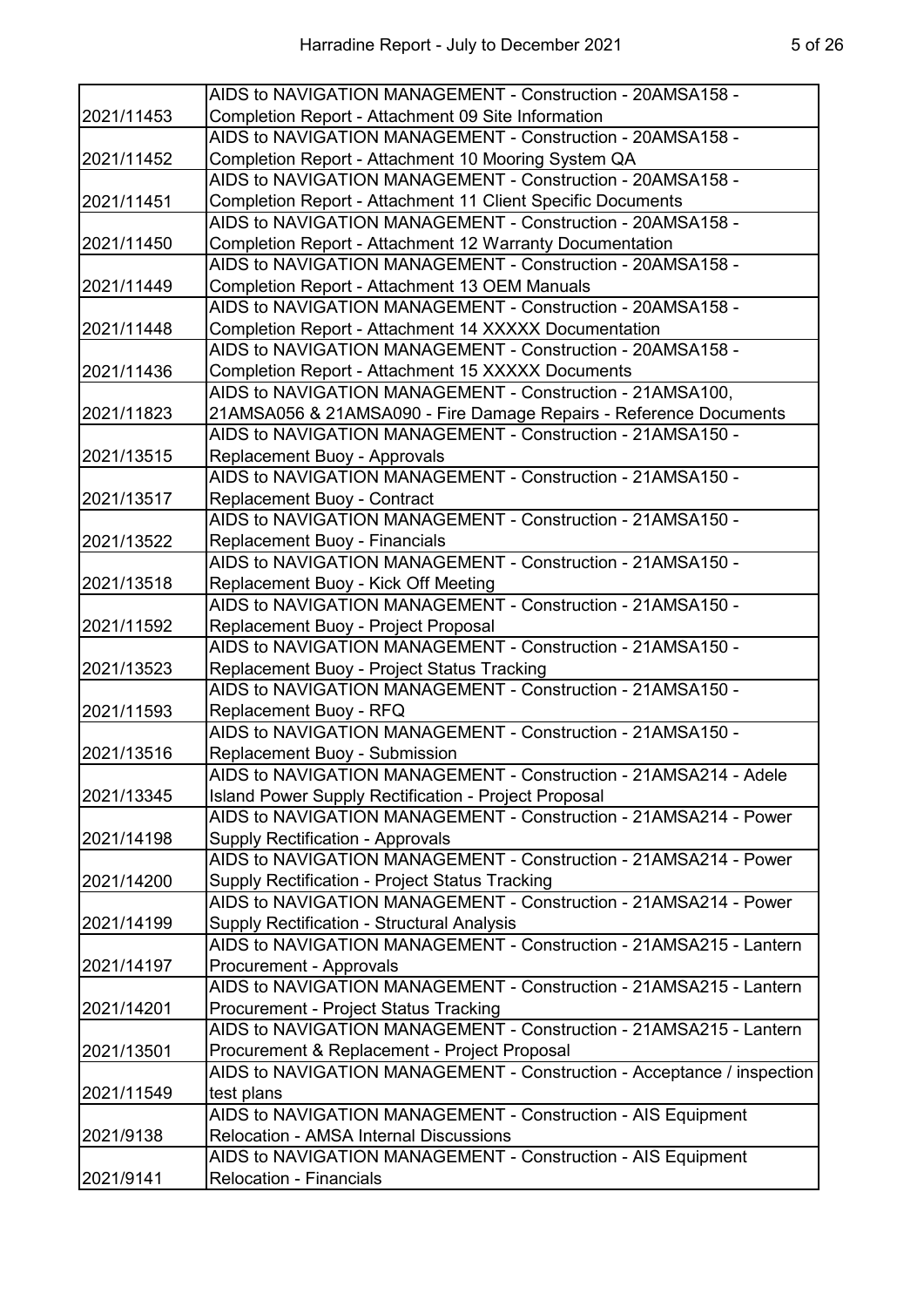|            | AIDS to NAVIGATION MANAGEMENT - Construction - AIS Equipment          |
|------------|-----------------------------------------------------------------------|
| 2021/9146  | Relocation - Liaison with XXXXX                                       |
|            | AIDS to NAVIGATION MANAGEMENT - Construction - AIS Equipment          |
| 2021/9144  | <b>Relocation - Liaison with XXXXX</b>                                |
|            | AIDS to NAVIGATION MANAGEMENT - Construction - AIS Equipment          |
| 2021/9139  | <b>Relocation - Quotation and Approvals</b>                           |
| 2021/10903 | AIDS to NAVIGATION MANAGEMENT - Construction - Project status report  |
|            | AIDS to NAVIGATION MANAGEMENT - Construction - Projects stakeholder   |
| 2021/11548 | register                                                              |
|            | AIDS to NAVIGATION MANAGEMENT - Contracting out - AN035 North West    |
| 2021/11472 | Island Helipad Replacement -                                          |
|            | AIDS to NAVIGATION MANAGEMENT - Contracting out - AN035 North West    |
| 2021/11473 | Island Helipad Replacement -                                          |
|            | AIDS to NAVIGATION MANAGEMENT - Contracting out - AN035 North West    |
| 2021/11474 | Island Helipad Replacement -                                          |
|            | AIDS to NAVIGATION MANAGEMENT - Contracting out - AN035 North West    |
| 2021/11475 | Island Helipad Replacement -                                          |
|            | AIDS to NAVIGATION MANAGEMENT - Contracting out - AN035 North West    |
| 2021/11469 | Island Helipad Replacement - Contract and Invoices                    |
|            | AIDS to NAVIGATION MANAGEMENT - Contracting out - AN035 North West    |
| 2021/11471 | Island Helipad Replacement - Correspondence                           |
|            | AIDS to NAVIGATION MANAGEMENT - Contracting out - AN035 North West    |
| 2021/11470 | <b>Island Helipad Replacement - Project Doucments</b>                 |
|            | AIDS to NAVIGATION MANAGEMENT - Contracting out - AN035 North West    |
| 2021/11465 | <b>Island Helipad Replacement - Proposal</b>                          |
|            | AIDS to NAVIGATION MANAGEMENT - Contracting out - AN035 North West    |
| 2021/11467 | Island Helipad Replacement - Stakeholder Consultation                 |
|            | AIDS to NAVIGATION MANAGEMENT - Contracting out - AN035 North West    |
| 2021/11466 | Island Helipad Replacement - Status Tracking                          |
|            | AIDS to NAVIGATION MANAGEMENT - Contracting out - AN035 North West    |
| 2021/11468 | <b>Island Helipad Replacement - Tender</b>                            |
|            | AIDS to NAVIGATION MANAGEMENT - Contracting out - Hex Tower           |
| 2021/11464 | Rectification Works Multiple Sites - Project Plan                     |
|            | AIDS to NAVIGATION MANAGEMENT - Contracting out - HEX Tower           |
| 2021/12949 | Rectification Works Multiple Sites - Status Tracking                  |
|            | AIDS to NAVIGATION MANAGEMENT - Drafting - 20AMSA165 - External       |
| 2021/9686  | Drafting Contract - 2021-2026 - XXXXX                                 |
|            | AIDS to NAVIGATION MANAGEMENT - Enquiries - AN026 Point Perpendicular |
| 2021/8893  | - Event/Open day requests                                             |
|            | AIDS to NAVIGATION MANAGEMENT - Enquiries - AN056 Flagstaff Point -   |
| 2021/13124 | Event requests                                                        |
|            | AIDS to NAVIGATION MANAGEMENT - Enquiries - AN347 Cape Byron -        |
| 2021/11641 | General public and media access requests                              |
|            | AIDS to NAVIGATION MANAGEMENT - Enquiries - AN370 Low Head -          |
| 2021/14203 | <b>Tourism Requests</b>                                               |
|            | AIDS to NAVIGATION MANAGEMENT - Heritage - AN046 Charles Point        |
| 2021/12515 | Heritage advice and exemptions                                        |
|            | AIDS to NAVIGATION MANAGEMENT - Heritage - AN065 Mersey Bluff -       |
| 2021/13228 | Heritage exemptions/advice                                            |
|            | AIDS to NAVIGATION MANAGEMENT - Heritage - AN075 Cape du Couedic -    |
| 2021/12575 | Heritage advice/exemptions                                            |
|            | AIDS to NAVIGATION MANAGEMENT - Heritage - AN261 GOODS ISLAND         |
| 2021/13799 | (REAR) - Stakeholder Consultations                                    |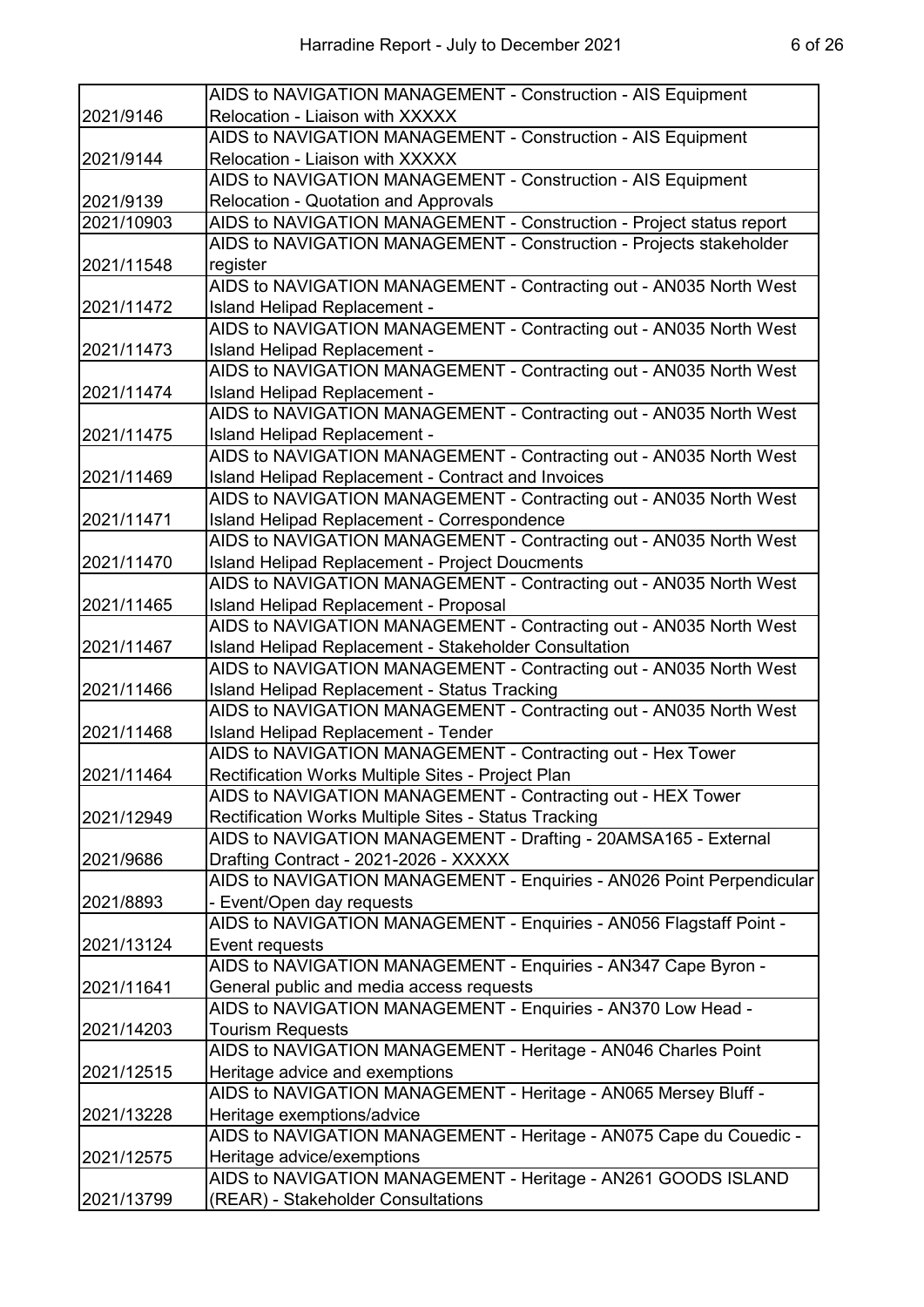|            | AIDS to NAVIGATION MANAGEMENT - Heritage - AN303 Cape Borda -          |
|------------|------------------------------------------------------------------------|
| 2021/13713 | Heritage exemptions/advice                                             |
|            | AIDS to NAVIGATION MANAGEMENT - Heritage - AN384 Sugarloaf Point -     |
| 2021/12287 | Heritage Maintenance Advice/exemptions                                 |
|            | AIDS to NAVIGATION MANAGEMENT - Heritage - AtoN Heritage Advice        |
| 2021/15067 | Requests                                                               |
|            | AIDS to NAVIGATION MANAGEMENT - Heritage - Heritage Management Plan    |
| 2021/14223 | <b>Heritage Council Submissions</b>                                    |
|            | AIDS to NAVIGATION MANAGEMENT - Heritage - Historical Documents - East |
| 2021/12961 | <b>Strait Front AN248</b>                                              |
|            | AIDS to NAVIGATION MANAGEMENT - Heritage - Historical Documents        |
| 2021/12750 | Albany Rock AN222                                                      |
| 2021/10767 | AIDS to NAVIGATION MANAGEMENT - Heritage - XXXXX                       |
|            | AIDS to NAVIGATION MANAGEMENT - Inspections - 21AMSA173                |
|            | 21AMSA221 - AN304 AN359 AN3975 - Heritage Tower Structural Assessments |
| 2021/11827 | - Correspondence                                                       |
|            | AIDS to NAVIGATION MANAGEMENT - Inspections - 21AMSA173                |
|            | 21AMSA221 - AN304 AN359 AN3975 - Heritage Tower Structural Assessments |
| 2021/11826 | - Initiation                                                           |
|            | AIDS to NAVIGATION MANAGEMENT - Inspections - 21AMSA174 - AN491        |
|            | AN492 AN493 AN494 AN497 Hydrographers Passage LifeJacket System        |
| 2021/11832 | <b>Assessments - Completion</b>                                        |
|            | AIDS to NAVIGATION MANAGEMENT - Inspections - 21AMSA174 - AN491        |
|            | AN492 AN493 AN494 AN497 Hydrographers Passage LifeJacket System        |
| 2021/11831 | Assessments - Correspondence                                           |
|            | AIDS to NAVIGATION MANAGEMENT - Inspections - 21AMSA174 - AN491        |
|            | AN492 AN493 AN494 AN497 Hydrographers Passage LifeJacket System        |
| 2021/11830 | Assessments - Initiation                                               |
|            | AIDS to NAVIGATION MANAGEMENT - Inspections - 21AMSA191 - AN045        |
| 2021/11835 | NEW YEAR ISLAND - Foundation Structural Assessment - Completion        |
|            | AIDS to NAVIGATION MANAGEMENT - Inspections - 21AMSA191 - AN045        |
| 2021/11834 | NEW YEAR ISLAND - Foundation Structural Assessment - Correspondence    |
|            | AIDS to NAVIGATION MANAGEMENT - Inspections - 21AMSA191 - AN045        |
| 2021/11833 | <b>NEW YEAR ISLAND - Foundation Structural Assessment - Initiation</b> |
|            | AIDS to NAVIGATION MANAGEMENT - Inspections - 21AMSA221 - AN304        |
| 2021/11828 | AN359 AN3975 - Heritage Tower Structural Assessments - Completion      |
|            | AIDS to NAVIGATION MANAGEMENT - Inspections - 21AMSA221 - AN304        |
| 2021/16214 | AN359 AN3975 - Heritage Tower Structural Assessments - TER             |
|            | AIDS to NAVIGATION MANAGEMENT - Inspections - 21AMSA221 - AN304        |
| 2021/11829 | AN359 AN3975 - Heritage Tower Structural Assessments - Tracking        |
|            | AIDS to NAVIGATION MANAGEMENT - Inspections - AN289 RUSSELL            |
| 2021/11838 | <b>ISLAND - Structural Assessment - Completion</b>                     |
|            | AIDS to NAVIGATION MANAGEMENT - Inspections - AN289 RUSSELL            |
| 2021/11837 | ISLAND - Structural Assessment - Correspondence                        |
|            | AIDS to NAVIGATION MANAGEMENT - Inspections - AN289 RUSSELL            |
| 2021/11836 | <b>ISLAND - Structural Assessment - Initiation</b>                     |
|            | AIDS to NAVIGATION MANAGEMENT - Inspections - AN350 Cape Leeuwin       |
|            | and AN358 Cape Naturaliste - Lighthouse Engineering Assessment -       |
| 2021/8738  | 21AMSA001 - Completion                                                 |
|            | AIDS to NAVIGATION MANAGEMENT - Inspections - AN350 Cape Leeuwin       |
|            | and AN358 Cape Naturaliste - Lighthouse Engineering Assessment -       |
| 2021/8736  | 21AMSA001 - Initiation                                                 |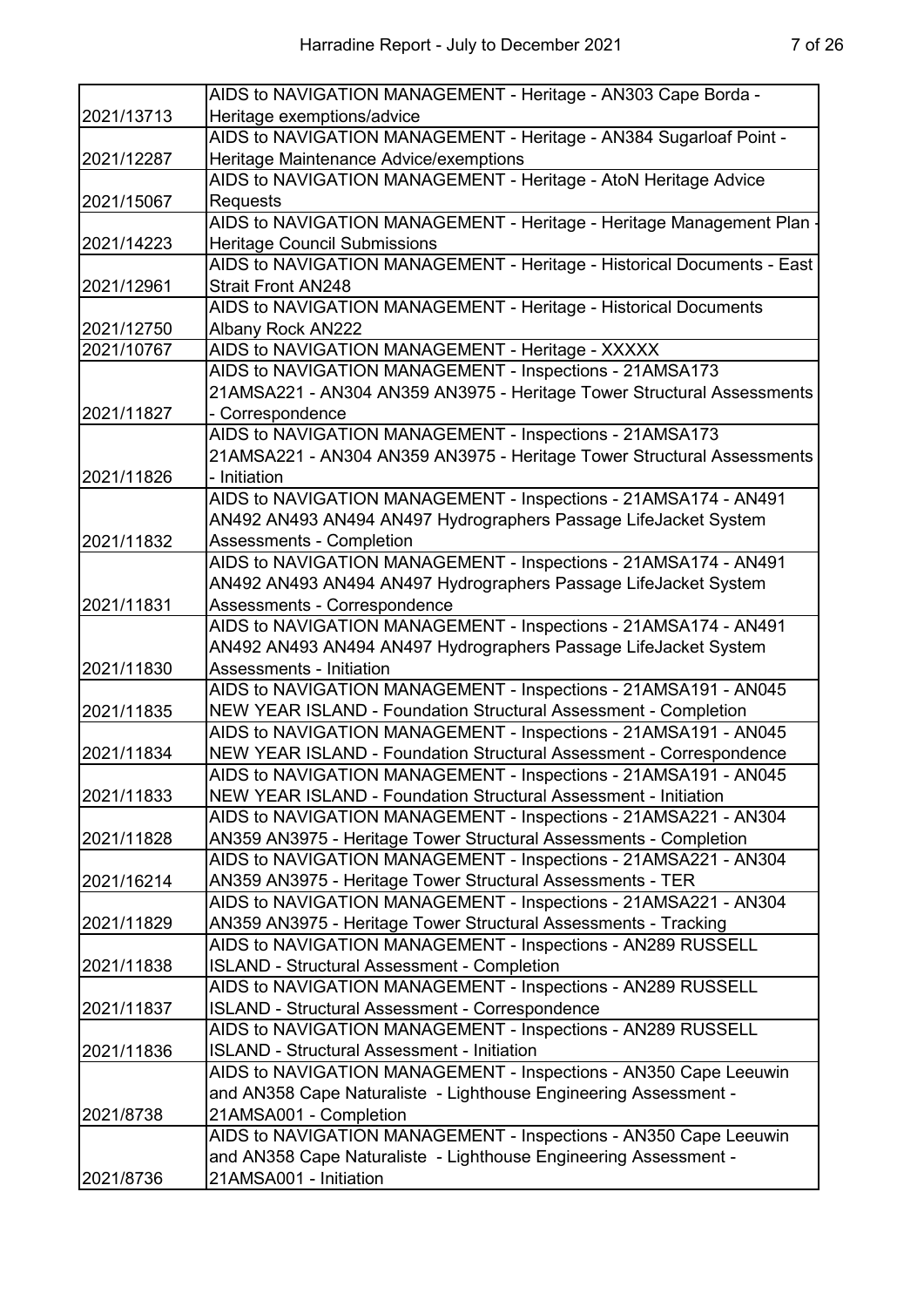|            | AIDS to NAVIGATION MANAGEMENT - Inspections - AN350 Cape Leeuwin    |
|------------|---------------------------------------------------------------------|
|            | and AN358 Cape Naturaliste - Lighthouse Engineering Assessment -    |
| 2021/8737  | 21AMSA001 - Correspondence                                          |
|            | AIDS to NAVIGATION MANAGEMENT - Maintenance - 19AMSA054 -           |
| 2021/9434  | <b>RADAHAZ Updates - Approvals</b>                                  |
|            | AIDS to NAVIGATION MANAGEMENT - Maintenance - 19AMSA054 -           |
| 2021/9435  | RADAHAZ Updates - Financials                                        |
|            | AIDS to NAVIGATION MANAGEMENT - Maintenance - 19AMSA054 -           |
| 2021/9515  | <b>RADAHAZ Updates - Internal Discussions</b>                       |
|            | AIDS to NAVIGATION MANAGEMENT - Maintenance - 19AMSA054 -           |
| 2021/9507  | RADAHAZ Updates - Liasion with XXXXX                                |
|            | AIDS to NAVIGATION MANAGEMENT - Maintenance - 19AMSA054 -           |
| 2021/9456  | RADAHAZ Updates - Liasion with XXXXX                                |
|            | AIDS to NAVIGATION MANAGEMENT - Maintenance - 19AMSA054 -           |
| 2021/9519  | RADAHAZ Updates - Liasion with XXXXX                                |
|            | AIDS to NAVIGATION MANAGEMENT - Maintenance - 19AMSA054 -           |
| 2021/9469  | RADAHAZ Updates - Reports Received                                  |
|            | AIDS to NAVIGATION MANAGEMENT - Maintenance - 19AMSA054 -           |
| 2021/9433  | <b>RADAHAZ Updates - Request for Quotation</b>                      |
|            | AIDS to NAVIGATION MANAGEMENT - Maintenance - 19AMSA054 -           |
| 2021/9436  | RADAHAZ Updates - Various Equipment Data Sheets                     |
|            | AIDS to NAVIGATION MANAGEMENT - Maintenance - 20AMSA046 - Cape      |
| 2021/12078 | Flattery AIS Relocation to Palfrey Islet - Rodent issue identified  |
|            | AIDS to NAVIGATION MANAGEMENT - Maintenance - Buoy management -     |
| 2021/12132 | PIPON SHOALS BUOY AN286                                             |
|            | AIDS to NAVIGATION MANAGEMENT - Maintenance - XXXXX AIS Upgrade -   |
| 2021/9761  | <b>Hammond Hill Virtuals</b>                                        |
|            | AIDS to NAVIGATION MANAGEMENT - Maintenance - XXXXX AIS Upgrade -   |
| 2021/9583  | <b>Various Firewall Rules</b>                                       |
|            | AIDS to NAVIGATION MANAGEMENT - Maintenance - XXXXX AIS Upgrade -   |
| 2021/9762  | Various Site Information                                            |
|            | AIDS to NAVIGATION MANAGEMENT - Maintenance - Deed of Variation -   |
| 2021/13017 | 13AMSA043-1 - Contract Extension (not executed)                     |
|            | AIDS to NAVIGATION MANAGEMENT - Maintenance - Deed of Variation 3 - |
| 2021/13018 | 13AMSA043-1                                                         |
|            | AIDS to NAVIGATION MANAGEMENT - Maintenance - EMR Hazard            |
| 2021/9441  | Management - DOUGLAS SHOAL BUOY AN610                               |
|            | AIDS to NAVIGATION MANAGEMENT - Maintenance - EMR Hazard            |
| 2021/9440  | Management - IRVING REEF BUOY AN609                                 |
|            | AIDS to NAVIGATION MANAGEMENT - Maintenance - EMR Hazard            |
| 2021/9703  | Management - PROUDFOOT SHOAL BUOY AN595                             |
|            | AIDS to NAVIGATION MANAGEMENT - Maintenance - EMR Hazard            |
| 2021/9439  | Management - ROCK COD SHOAL BUOY AN608                              |
|            | AIDS to NAVIGATION MANAGEMENT - Maintenance - EMR Hazard            |
| 2021/10845 | Management - ROCKY CAPE AN008                                       |
|            | AIDS to NAVIGATION MANAGEMENT - Maintenance - EMR Hazard            |
| 2021/9437  | Management - SPENCER GULF DW1 BUOY AN585                            |
|            | AIDS to NAVIGATION MANAGEMENT - Maintenance - EMR Hazard            |
| 2021/9473  | Management - SPENCER GULF DW2 BUOY AN586                            |
|            | AIDS to NAVIGATION MANAGEMENT - Maintenance - EMR Hazard            |
| 2021/9486  | Management - SPENCER GULF SG1 BUOY AN587                            |
|            | AIDS to NAVIGATION MANAGEMENT - Maintenance - EMR Hazard            |
| 2021/9514  | Management - SPENCER GULF SG2 BUOY AN588                            |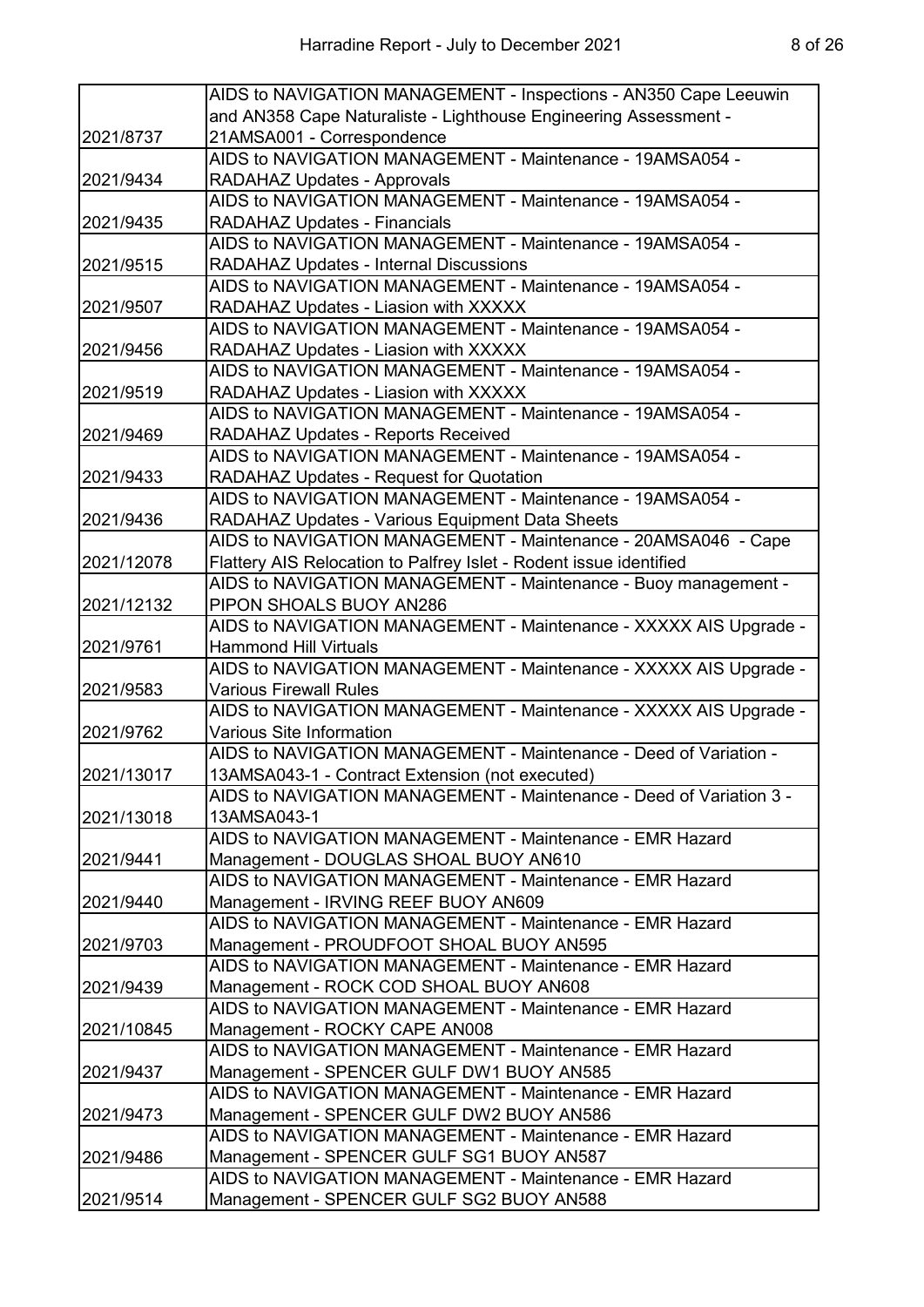|            | AIDS to NAVIGATION MANAGEMENT - Maintenance - EMR Hazard           |
|------------|--------------------------------------------------------------------|
| 2021/9529  | Management - SPENCER GULF SG3 BUOY AN589                           |
|            | AIDS to NAVIGATION MANAGEMENT - Maintenance - EMR Hazard           |
| 2021/9733  | Management - SPENCER GULF SG4 BUOY AN600                           |
|            | AIDS to NAVIGATION MANAGEMENT - Maintenance - EMR Hazard           |
| 2021/9738  | Management - SPENCER GULF SG5 BUOY AN601                           |
|            | AIDS to NAVIGATION MANAGEMENT - Maintenance - EMR Hazard           |
| 2021/9641  | Management - SPENCER GULF Y1 BUOY AN591                            |
|            | AIDS to NAVIGATION MANAGEMENT - Maintenance - EMR Hazard           |
| 2021/9623  | Management - SPENCER GULF Y2 BUOY AN590                            |
|            | AIDS to NAVIGATION MANAGEMENT - Maintenance - EMR Hazard           |
| 2021/9687  | Management - SPENCER GULF Y4 BUOY AN592                            |
|            | AIDS to NAVIGATION MANAGEMENT - Maintenance - EMR Hazard           |
| 2021/9707  | Management - TANNADICE ROCK BUOY AN596                             |
|            | AIDS to NAVIGATION MANAGEMENT - Maintenance - EMR Hazard           |
| 2021/9368  | Management - WESTDERRY SHOAL BUOY AN579                            |
|            | AIDS to NAVIGATION MANAGEMENT - Maintenance - EMR Hazard           |
| 2021/8702  | Management - WIDE AWAKE NE BUOY AN564                              |
|            | AIDS to NAVIGATION MANAGEMENT - Maintenance - EMR Hazard           |
|            |                                                                    |
| 2021/8788  | Management - WIDE AWAKE SE BUOY AN573                              |
|            | AIDS to NAVIGATION MANAGEMENT - Maintenance - Large tree Obscuring |
| 2021/15847 | the Light POINT LOOKOUT AN283                                      |
| 2021/12422 | AIDS to NAVIGATION MANAGEMENT - Maintenance - Planning             |
| 2021/12420 | AIDS to NAVIGATION MANAGEMENT - Maintenance - Planning             |
| 2021/12425 | AIDS to NAVIGATION MANAGEMENT - Maintenance - Planning             |
|            | AIDS to NAVIGATION MANAGEMENT - Maintenance - Protective Coating   |
| 2021/15489 | Register - ACKERS SHOAL AN548                                      |
|            | AIDS to NAVIGATION MANAGEMENT - Maintenance - Protective Coating   |
| 2021/13928 | Register - ALTHORPE ISLAND REAR AN397                              |
|            | AIDS to NAVIGATION MANAGEMENT - Maintenance - Protective Coating   |
| 2021/11555 | Register - BUGATTI REEF AN490                                      |
|            | AIDS to NAVIGATION MANAGEMENT - Maintenance - Protective Coating   |
| 2021/13926 | Register - CAPE BORDA AN303                                        |
|            | AIDS to NAVIGATION MANAGEMENT - Maintenance - Protective Coating   |
| 2021/10124 | Register - CAPE CROKER AN520                                       |
|            | AIDS to NAVIGATION MANAGEMENT - Maintenance - Protective Coating   |
| 2021/15487 | Register - CAPE DON AN356                                          |
|            | AIDS to NAVIGATION MANAGEMENT - Maintenance - Protective Coating   |
| 2021/13930 | Register - CAPE DU COUEDIC AN075                                   |
|            | AIDS to NAVIGATION MANAGEMENT - Maintenance - Protective Coating   |
| 2021/13920 | Register - CAPE HOTHAM AN113                                       |
|            | AIDS to NAVIGATION MANAGEMENT - Maintenance - Protective Coating   |
| 2021/8841  | Register - CAPE MARTIN AN078                                       |
|            | AIDS to NAVIGATION MANAGEMENT - Maintenance - Protective Coating   |
| 2021/11554 | Register - CAPE RONSARD AN115                                      |
|            | AIDS to NAVIGATION MANAGEMENT - Maintenance - Protective Coating   |
| 2021/10120 | Register - CHARLES POINT AN046                                     |
|            | AIDS to NAVIGATION MANAGEMENT - Maintenance - Protective Coating   |
| 2021/15484 | Register - CLERKE ISLAND AN239                                     |
|            | AIDS to NAVIGATION MANAGEMENT - Maintenance - Protective Coating   |
| 2021/13929 | Register - COLCLOUGH REEF AN566                                    |
|            | AIDS to NAVIGATION MANAGEMENT - Maintenance - Protective Coating   |
| 2021/13921 | Register - COWLISHAW REEF AN160                                    |
|            |                                                                    |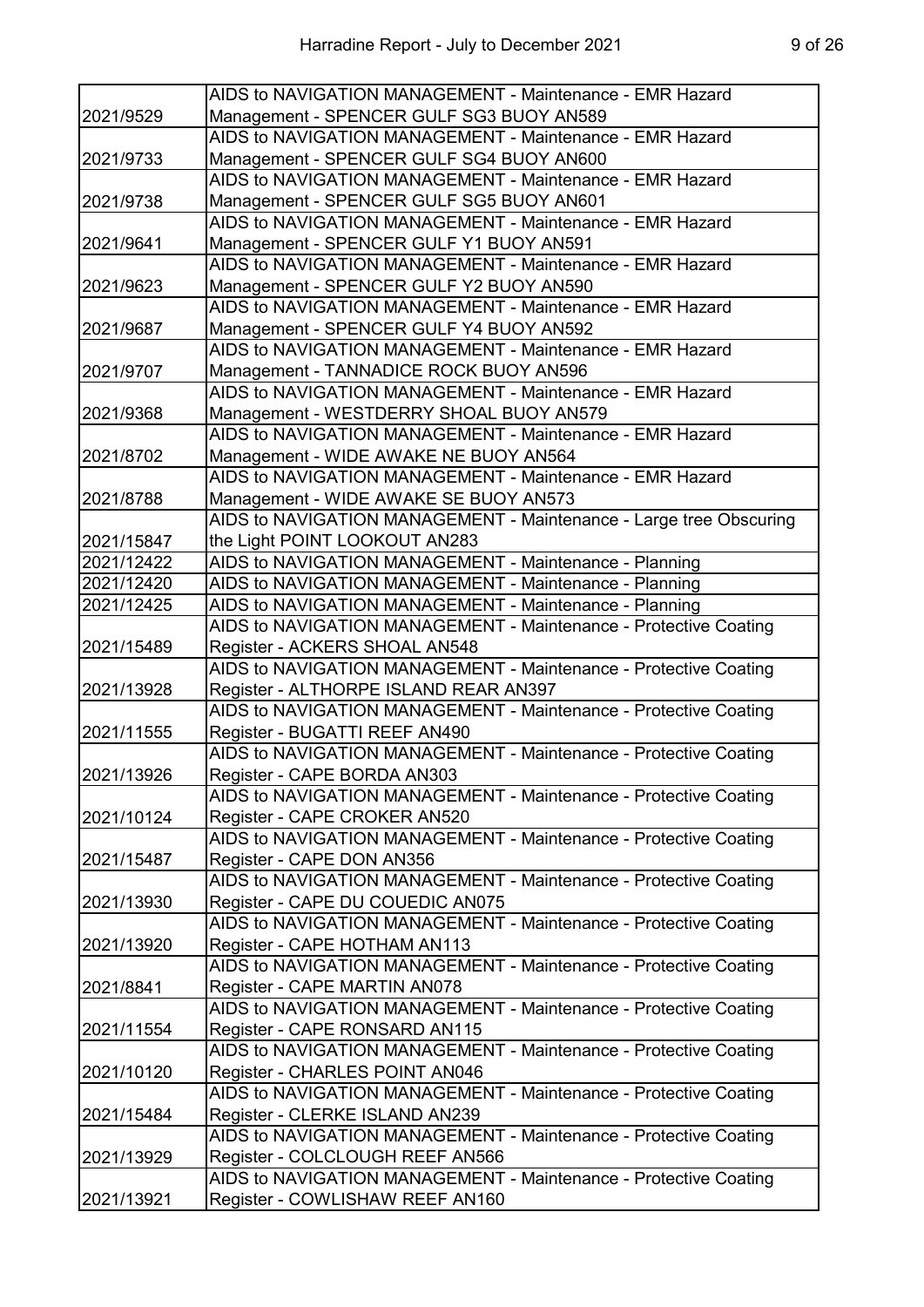|            | AIDS to NAVIGATION MANAGEMENT - Maintenance - Protective Coating      |
|------------|-----------------------------------------------------------------------|
| 2021/10123 | Register - DENT ISLAND AN362                                          |
|            | AIDS to NAVIGATION MANAGEMENT - Maintenance - Protective Coating      |
| 2021/13922 | Register - HARRINGTON REEF AN165                                      |
|            | AIDS to NAVIGATION MANAGEMENT - Maintenance - Protective Coating      |
| 2021/15485 | Register - HEATH REEF AN268                                           |
|            | AIDS to NAVIGATION MANAGEMENT - Maintenance - Protective Coating      |
| 2021/13919 | Register - HOWICK ISLAND AN036                                        |
|            | AIDS to NAVIGATION MANAGEMENT - Maintenance - Protective Coating      |
| 2021/8735  | Register - LADY ELLIOT ISLAND AN369                                   |
|            | AIDS to NAVIGATION MANAGEMENT - Maintenance - Protective Coating      |
| 2021/15486 | Register - MARINO ROCKS AN302                                         |
|            | AIDS to NAVIGATION MANAGEMENT - Maintenance - Protective Coating      |
| 2021/10119 | Register - NEW YEAR ISLAND AN045                                      |
|            | AIDS to NAVIGATION MANAGEMENT - Maintenance - Protective Coating      |
| 2021/11556 | Register - NEWMAN REEF AN505                                          |
|            | AIDS to NAVIGATION MANAGEMENT - Maintenance - Protective Coating      |
| 2021/11557 | Register - NORTH ISLAND AN042                                         |
|            | AIDS to NAVIGATION MANAGEMENT - Maintenance - Protective Coating      |
| 2021/13923 | Register - NORTH WEST REEF AN170                                      |
|            | AIDS to NAVIGATION MANAGEMENT - Maintenance - Protective Coating      |
| 2021/9099  | Register - ORONTES BANK AN090                                         |
|            | AIDS to NAVIGATION MANAGEMENT - Maintenance - Protective Coating      |
| 2021/10121 | Register - RIB REEF AN152                                             |
|            | AIDS to NAVIGATION MANAGEMENT - Maintenance - Protective Coating      |
| 2021/8840  | Register - ROCKY CAPE AN008                                           |
|            | AIDS to NAVIGATION MANAGEMENT - Maintenance - Protective Coating      |
| 2021/9461  | Register - SOUTH ISLAND AN231                                         |
|            | AIDS to NAVIGATION MANAGEMENT - Maintenance - Protective Coating      |
| 2021/15488 | Register - SOUTH PAGE AN469                                           |
|            | AIDS to NAVIGATION MANAGEMENT - Maintenance - Protective Coating      |
| 2021/9100  | Register - STAGG PATCHES AN546                                        |
|            | AIDS to NAVIGATION MANAGEMENT - Maintenance - Protective Coating      |
| 2021/13924 | Register - WYE REEF AN173                                             |
|            | AIDS to NAVIGATION MANAGEMENT - Maintenance - Protective Coating      |
| 2021/13925 | Register - YOUNG REEF AN174                                           |
|            | AIDS to NAVIGATION MANAGEMENT - Maintenance - Qualified Equipment     |
| 2021/12361 | List - QEL 2021/22                                                    |
|            |                                                                       |
| 2021/12973 | AIDS to NAVIGATION MANAGEMENT - Maintenance - Quarterly Reports 2122  |
|            | AIDS to NAVIGATION MANAGEMENT - Maintenance - Rottnest Island -       |
| 2021/9073  | XXXXX and XXXXX Equipment Re-instatement Jul2021 - AN380              |
|            | AIDS to NAVIGATION MANAGEMENT - Maintenance - Site Hazards - ALERT    |
| 2021/9810  | PATCHES NORTH AN607                                                   |
|            | AIDS to NAVIGATION MANAGEMENT - Maintenance - Site Hazards - KEMP     |
| 2021/9984  | ROCKS BUOY AN620                                                      |
|            | AIDS to NAVIGATION MANAGEMENT - Maintenance - Site Hazards -          |
| 2021/9966  | QUETTA ROCK BUOY AN611                                                |
|            | AIDS to NAVIGATION MANAGEMENT - Maintenance - Site Hazards - URCHIN   |
| 2021/9982  | SHOAL BUOY AN618                                                      |
|            | AIDS to NAVIGATION MANAGEMENT - Maintenance - Site Power Calculations |
| 2021/11250 | - ABBOTT SHOAL BUOY AN101                                             |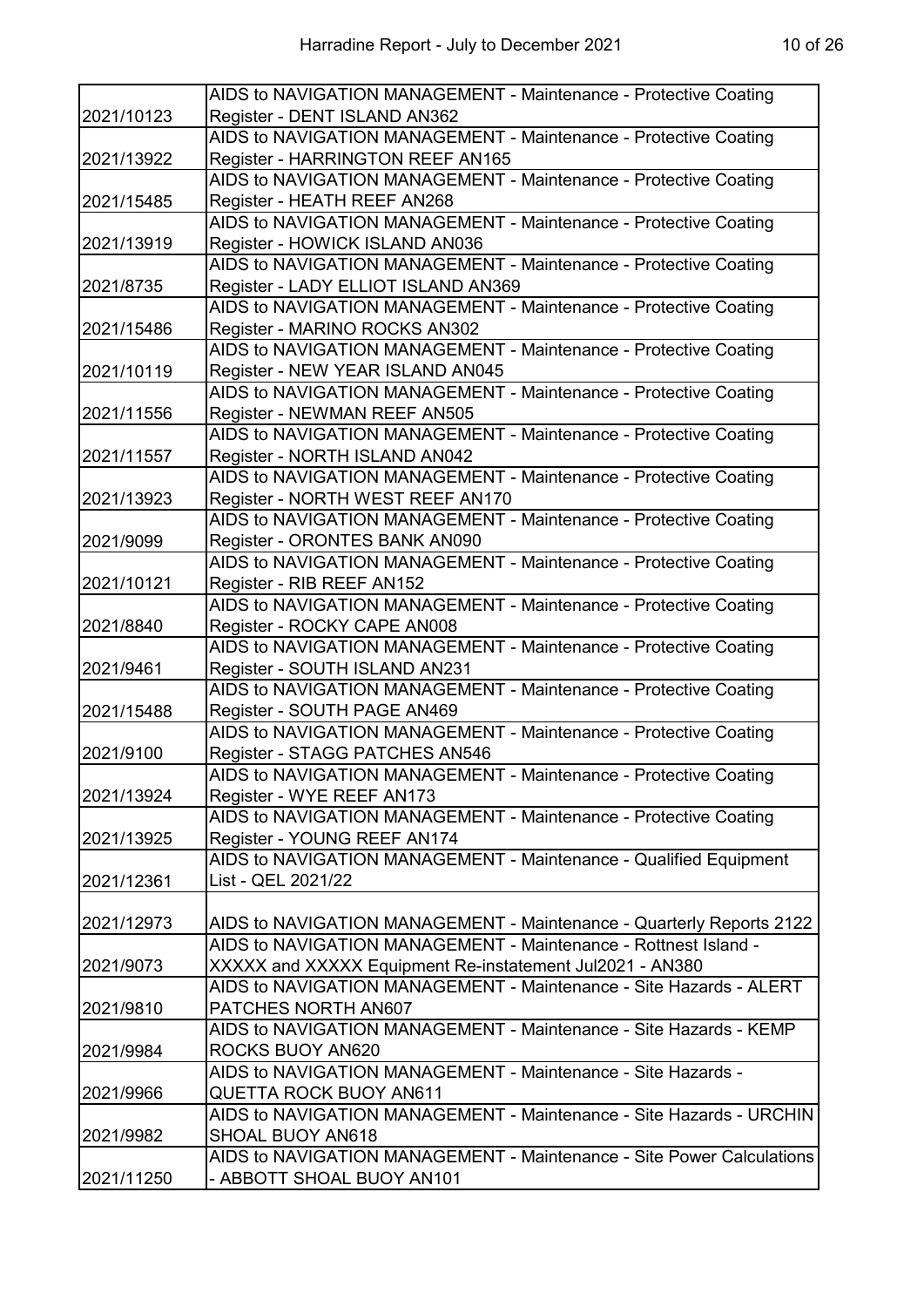|            | AIDS to NAVIGATION MANAGEMENT - Maintenance - Site Power Calculations |
|------------|-----------------------------------------------------------------------|
| 2021/14818 | - ALBANY ROCK AN222                                                   |
|            | AIDS to NAVIGATION MANAGEMENT - Maintenance - Site Power Calculations |
| 2021/12133 | - ALERT PATCHES BUOY AN300                                            |
|            | AIDS to NAVIGATION MANAGEMENT - Maintenance - Site Power Calculations |
| 2021/12414 | - ALERT PATCHES NORTH BUOY AN607                                      |
|            | AIDS to NAVIGATION MANAGEMENT - Maintenance - Site Power Calculations |
| 2021/13032 | - ARCHER POINT AN223                                                  |
|            | AIDS to NAVIGATION MANAGEMENT - Maintenance - Site Power Calculations |
| 2021/15925 | - BOBBY ISLAND (LIGHT) AN344                                          |
|            | AIDS to NAVIGATION MANAGEMENT - Maintenance - Site Power Calculations |
| 2021/11038 | - BURLEY SHOAL BUOY AN022                                             |
|            | AIDS to NAVIGATION MANAGEMENT - Maintenance - Site Power Calculations |
| 2021/13040 | - BUSTARD HEAD AN346                                                  |
|            | AIDS to NAVIGATION MANAGEMENT - Maintenance - Site Power Calculations |
| 2021/14760 | - CAIRNCROSS ISLETS AN233                                             |
|            | AIDS to NAVIGATION MANAGEMENT - Maintenance - Site Power Calculations |
| 2021/13030 | - CAPE BANKS AN073                                                    |
|            | AIDS to NAVIGATION MANAGEMENT - Maintenance - Site Power Calculations |
| 2021/13035 | - CAPE BORDA AN303                                                    |
|            | AIDS to NAVIGATION MANAGEMENT - Maintenance - Site Power Calculations |
| 2021/16495 | - CAPE CLEVELAND AN349                                                |
|            | AIDS to NAVIGATION MANAGEMENT - Maintenance - Site Power Calculations |
| 2021/13031 | - CAPE DONINGTON AN076                                                |
|            | AIDS to NAVIGATION MANAGEMENT - Maintenance - Site Power Calculations |
| 2021/14032 | - CAPE JERVIS - AN077                                                 |
|            | AIDS to NAVIGATION MANAGEMENT - Maintenance - Site Power Calculations |
| 2021/13398 | - CAPE LIPTRAP AN059                                                  |
|            | AIDS to NAVIGATION MANAGEMENT - Maintenance - Site Power Calculations |
| 2021/12082 | - CAPE NELSON AN359                                                   |
|            | AIDS to NAVIGATION MANAGEMENT - Maintenance - Site Power Calculations |
| 2021/13036 | - CAPE NORTHUMBERLAND AN304                                           |
|            | AIDS to NAVIGATION MANAGEMENT - Maintenance - Site Power Calculations |
| 2021/13611 | - CAPE SCHANCK AN353                                                  |
|            | AIDS to NAVIGATION MANAGEMENT - Maintenance - Site Power Calculations |
| 2021/13038 | - CAPE TOURVILLE AN341                                                |
|            | AIDS to NAVIGATION MANAGEMENT - Maintenance - Site Power Calculations |
| 2021/13039 | - CAPE WICKHAM AN343                                                  |
|            | AIDS to NAVIGATION MANAGEMENT - Maintenance - Site Power Calculations |
| 2021/12065 | - CARPENTARIA SHOAL BUOY AN237                                        |
|            | AIDS to NAVIGATION MANAGEMENT - Maintenance - Site Power Calculations |
| 2021/12215 | - CHANNEL ROCKS BUOY AN605                                            |
|            | AIDS to NAVIGATION MANAGEMENT - Maintenance - Site Power Calculations |
| 2021/13292 | - CHARLES POINT AN046                                                 |
|            | AIDS to NAVIGATION MANAGEMENT - Maintenance - Site Power Calculations |
| 2021/15702 | - Citadel Island AN058                                                |
|            | AIDS to NAVIGATION MANAGEMENT - Maintenance - Site Power Calculations |
| 2021/15363 | - Clerke Island AN239                                                 |
|            | AIDS to NAVIGATION MANAGEMENT - Maintenance - Site Power Calculations |
| 2021/15414 | - Coquet Island AN242                                                 |
|            | AIDS to NAVIGATION MANAGEMENT - Maintenance - Site Power Calculations |
| 2021/14372 | - CREAL REEF - AN494                                                  |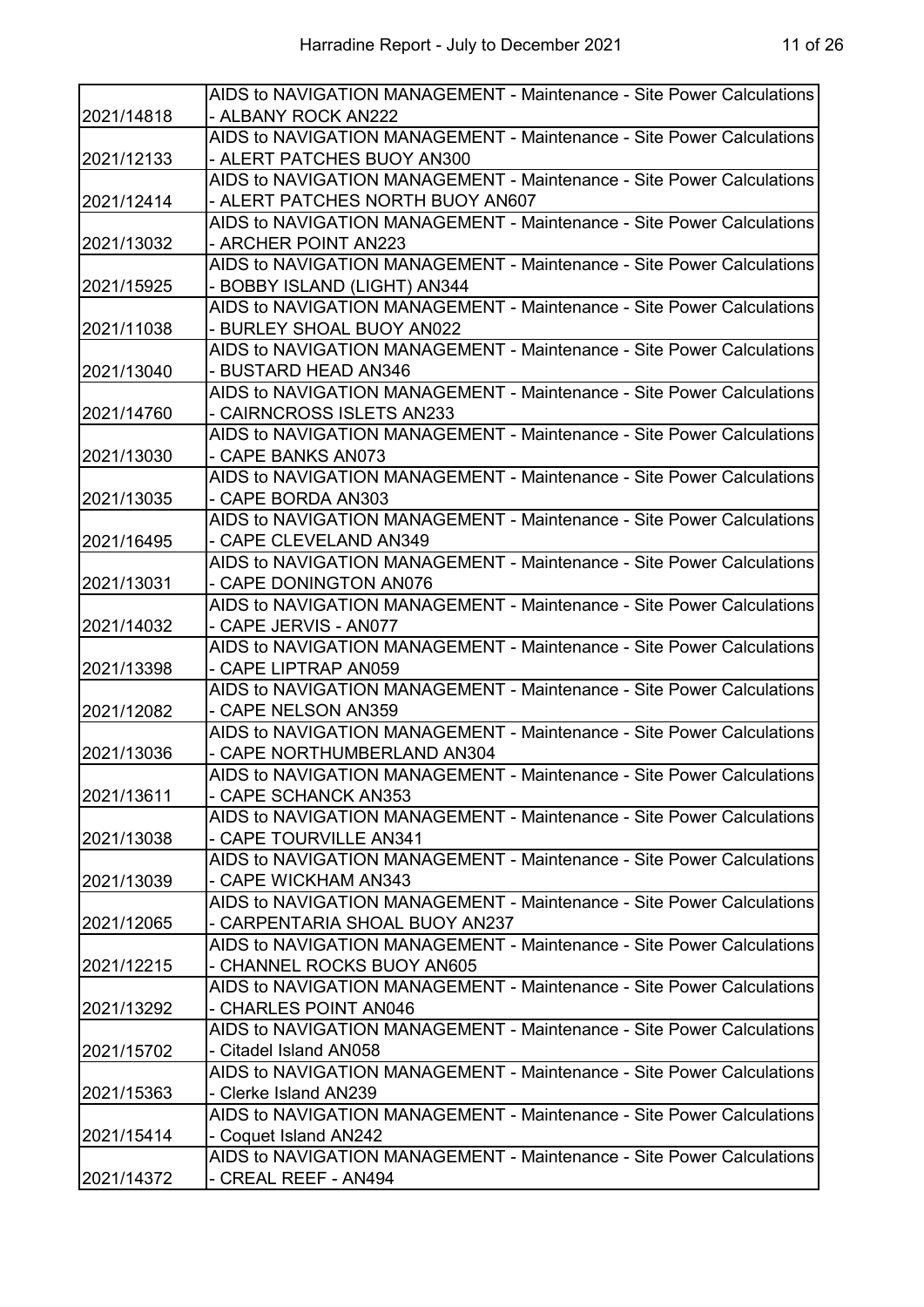|            | AIDS to NAVIGATION MANAGEMENT - Maintenance - Site Power Calculations |
|------------|-----------------------------------------------------------------------|
| 2021/15517 | - Dalrymple Islet AN243                                               |
|            | AIDS to NAVIGATION MANAGEMENT - Maintenance - Site Power Calculations |
| 2021/12101 | - DECAPOLIS REEF BUOY AN249                                           |
|            | AIDS to NAVIGATION MANAGEMENT - Maintenance - Site Power Calculations |
| 2021/13402 | - D'ENTRECASTEAUX POINT AN120                                         |
|            | AIDS to NAVIGATION MANAGEMENT - Maintenance - Site Power Calculations |
| 2021/12228 | - DIAMOND REIGN EAST BUOY AN575                                       |
|            | AIDS to NAVIGATION MANAGEMENT - Maintenance - Site Power Calculations |
| 2021/12430 | - DOUGLAS SHOAL BUOY AN610                                            |
|            | AIDS to NAVIGATION MANAGEMENT - Maintenance - Site Power Calculations |
| 2021/12200 | - EAST TURTLE GROUP SHOAL BUOY AN582                                  |
|            | AIDS to NAVIGATION MANAGEMENT - Maintenance - Site Power Calculations |
| 2021/13041 | - EDDYSTONE POINT AN365                                               |
|            | AIDS to NAVIGATION MANAGEMENT - Maintenance - Site Power Calculations |
| 2021/13427 | - FIGURE OF EIGHT ISLAND AN124                                        |
|            | AIDS to NAVIGATION MANAGEMENT - Maintenance - Site Power Calculations |
| 2021/13029 | - FLAGSTAFF POINT AN056                                               |
|            | AIDS to NAVIGATION MANAGEMENT - Maintenance - Site Power Calculations |
| 2021/14731 | - GABO ISLAND AN367                                                   |
|            | AIDS to NAVIGATION MANAGEMENT - Maintenance - Site Power Calculations |
| 2021/12103 | - GANNET PASSAGE BUOY AN256                                           |
|            | AIDS to NAVIGATION MANAGEMENT - Maintenance - Site Power Calculations |
| 2021/14114 | - GANTHEAUME POINT AN126                                              |
|            | AIDS to NAVIGATION MANAGEMENT - Maintenance - Site Power Calculations |
| 2021/11270 | - GNEERING SHOAL BUOY AN149                                           |
|            | AIDS to NAVIGATION MANAGEMENT - Maintenance - Site Power Calculations |
| 2021/12116 | - HARRISON ROCK BUOY AN266                                            |
|            | AIDS to NAVIGATION MANAGEMENT - Maintenance - Site Power Calculations |
| 2021/12139 | - HERALD PATCHES BUOY AN301                                           |
|            | AIDS to NAVIGATION MANAGEMENT - Maintenance - Site Power Calculations |
| 2021/15656 | - High Peak Island AN269                                              |
|            | AIDS to NAVIGATION MANAGEMENT - Maintenance - Site Power Calculations |
| 2021/12426 | - IRVING REEF BUOY AN609                                              |
|            | AIDS to NAVIGATION MANAGEMENT - Maintenance - Site Power Calculations |
| 2021/12432 | - KEMP ROCKS BUOY AN620                                               |
|            | AIDS to NAVIGATION MANAGEMENT - Maintenance - Site Power Calculations |
| 2021/12177 | - LARPENT BANK BUOY AN560.                                            |
|            | AIDS to NAVIGATION MANAGEMENT - Maintenance - Site Power Calculations |
| 2021/15094 | - LEGENDRE ISLAND AN129                                               |
|            | AIDS to NAVIGATION MANAGEMENT - Maintenance - Site Power Calculations |
| 2021/13042 | - MACQUARIE AN373                                                     |
|            | AIDS to NAVIGATION MANAGEMENT - Maintenance - Site Power Calculations |
| 2021/13034 | - MARINO ROCKS AN302                                                  |
|            | AIDS to NAVIGATION MANAGEMENT - Maintenance - Site Power Calculations |
| 2021/11254 | - MARSH SHOAL BUOY AN131                                              |
|            | AIDS to NAVIGATION MANAGEMENT - Maintenance - Site Power Calculations |
| 2021/12127 | - MEABURN ROCK BUOY AN273                                             |
|            | AIDS to NAVIGATION MANAGEMENT - Maintenance - Site Power Calculations |
| 2021/12141 | - MECCA REEF BUOY AN306                                               |
|            | AIDS to NAVIGATION MANAGEMENT - Maintenance - Site Power Calculations |
| 2021/12433 | - MELANIE ROCK BUOY AN627                                             |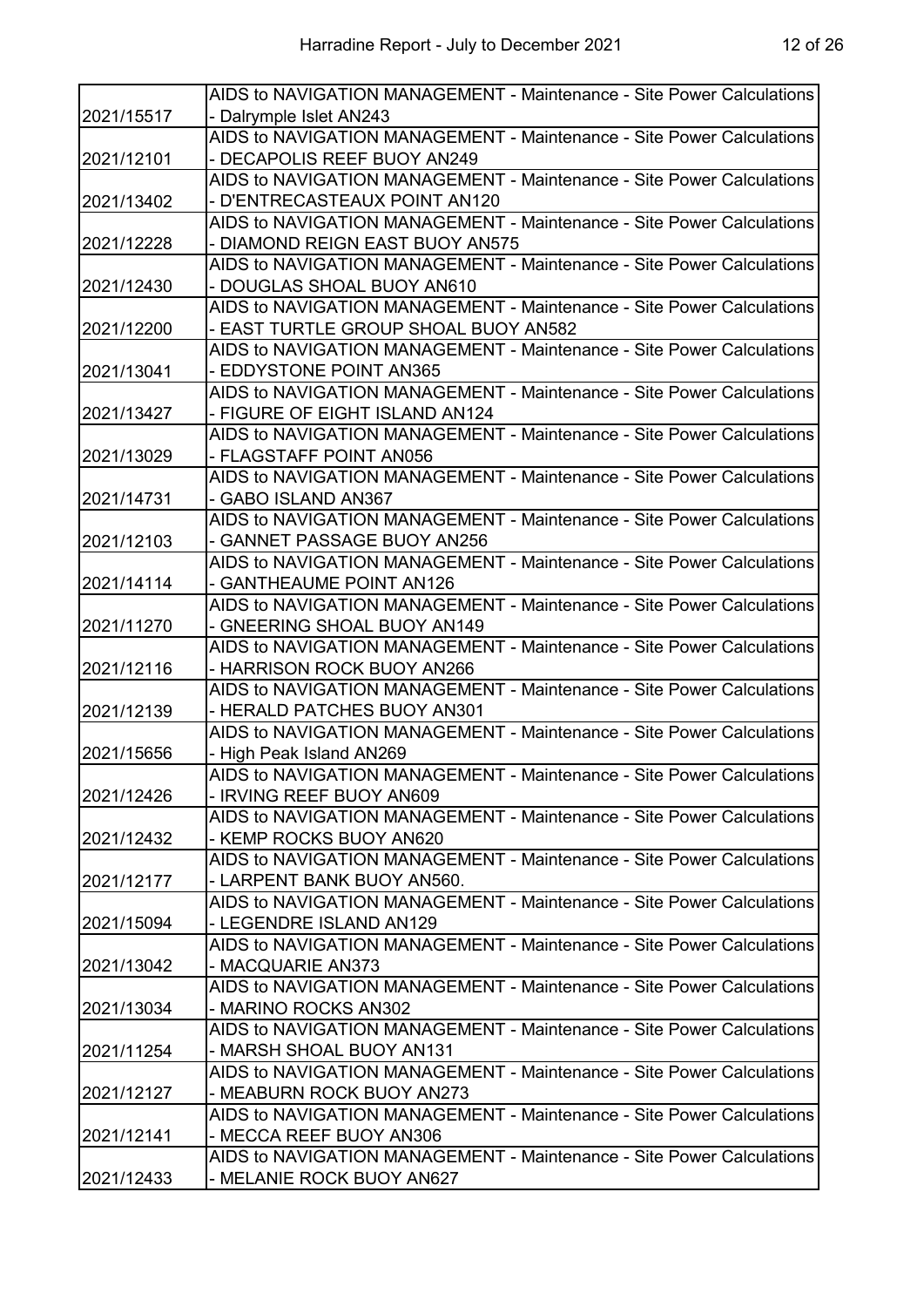|            | AIDS to NAVIGATION MANAGEMENT - Maintenance - Site Power Calculations |
|------------|-----------------------------------------------------------------------|
| 2021/15703 | - New Year Island AN045                                               |
|            | AIDS to NAVIGATION MANAGEMENT - Maintenance - Site Power Calculations |
| 2021/13028 | - NOBBY'S HEAD AN021                                                  |
|            | AIDS to NAVIGATION MANAGEMENT - Maintenance - Site Power Calculations |
| 2021/12587 | - NORTH SOLITARY ISLAND AN006                                         |
|            | AIDS to NAVIGATION MANAGEMENT - Maintenance - Site Power Calculations |
| 2021/12592 | - PEARSON ISLANDS AN014                                               |
|            | AIDS to NAVIGATION MANAGEMENT - Maintenance - Site Power Calculations |
| 2021/13763 | - PIPER ISLAND AN281                                                  |
|            | AIDS to NAVIGATION MANAGEMENT - Maintenance - Site Power Calculations |
| 2021/15724 | - Pipon Island AN282                                                  |
|            | AIDS to NAVIGATION MANAGEMENT - Maintenance - Site Power Calculations |
| 2021/12199 | - PIPON ISLETS BUOY AN580                                             |
|            | AIDS to NAVIGATION MANAGEMENT - Maintenance - Site Power Calculations |
| 2021/12129 | - PIPON SHOALS BUOY AN286                                             |
|            | AIDS to NAVIGATION MANAGEMENT - Maintenance - Site Power Calculations |
| 2021/13762 | - PITH REEF AN151                                                     |
|            | AIDS to NAVIGATION MANAGEMENT - Maintenance - Site Power Calculations |
| 2021/13045 | - POINT CARTWRIGHT AN410                                              |
|            | AIDS to NAVIGATION MANAGEMENT - Maintenance - Site Power Calculations |
| 2021/13206 | - POINT CLOATES AN043                                                 |
|            | AIDS to NAVIGATION MANAGEMENT - Maintenance - Site Power Calculations |
| 2021/13037 | - POINT HOME LOOKOUT AN340                                            |
|            | AIDS to NAVIGATION MANAGEMENT - Maintenance - Site Power Calculations |
| 2021/13033 | - POINT LOOKOUT AN283                                                 |
|            | AIDS to NAVIGATION MANAGEMENT - Maintenance - Site Power Calculations |
| 2021/13043 | - POINT MOORE AN374                                                   |
|            | AIDS to NAVIGATION MANAGEMENT - Maintenance - Site Power Calculations |
| 2021/12734 | - POINT PERPENDICULAR AN026                                           |
|            | AIDS to NAVIGATION MANAGEMENT - Maintenance - Site Power Calculations |
| 2021/12174 | - PORT HEDLAND E2 SPAR BUOY AN544                                     |
|            | AIDS to NAVIGATION MANAGEMENT - Maintenance - Site Power Calculations |
| 2021/11300 | - PORT WALCOTT C1 BUOY AN200                                          |
|            | AIDS to NAVIGATION MANAGEMENT - Maintenance - Site Power Calculations |
| 2021/12051 | - PORT WALCOTT C10 BUOY AN210                                         |
|            | AIDS to NAVIGATION MANAGEMENT - Maintenance - Site Power Calculations |
| 2021/12056 | - PORT WALCOTT C11 BUOY AN211                                         |
|            | AIDS to NAVIGATION MANAGEMENT - Maintenance - Site Power Calculations |
| 2021/12061 | - PORT WALCOTT C12 BUOY AN212                                         |
|            | AIDS to NAVIGATION MANAGEMENT - Maintenance - Site Power Calculations |
| 2021/12063 | - PORT WALCOTT C13 BUOY AN213                                         |
|            | AIDS to NAVIGATION MANAGEMENT - Maintenance - Site Power Calculations |
| 2021/11311 | - PORT WALCOTT C2 BUOY AN201                                          |
|            | AIDS to NAVIGATION MANAGEMENT - Maintenance - Site Power Calculations |
| 2021/11312 | - PORT WALCOTT C3 BUOY AN202                                          |
|            | AIDS to NAVIGATION MANAGEMENT - Maintenance - Site Power Calculations |
| 2021/11691 | - PORT WALCOTT C3A BUOY AN203                                         |
|            | AIDS to NAVIGATION MANAGEMENT - Maintenance - Site Power Calculations |
| 2021/11716 | - PORT WALCOTT C5 BUOY AN205                                          |
|            | AIDS to NAVIGATION MANAGEMENT - Maintenance - Site Power Calculations |
| 2021/11718 | - PORT WALCOTT C6 BUOY AN206                                          |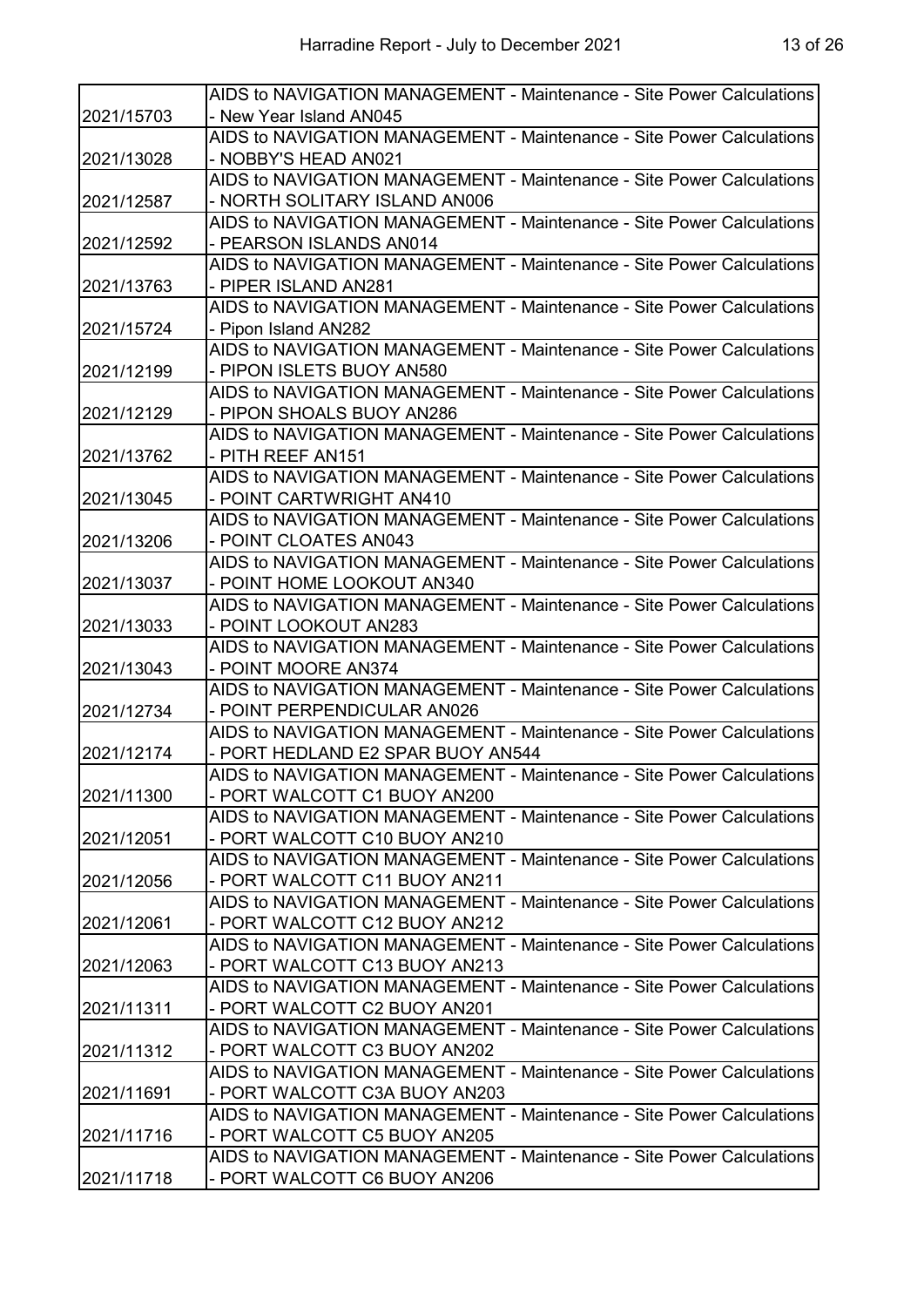|            | AIDS to NAVIGATION MANAGEMENT - Maintenance - Site Power Calculations                                 |
|------------|-------------------------------------------------------------------------------------------------------|
| 2021/12027 | - PORT WALCOTT C7 BUOY AN207                                                                          |
|            | AIDS to NAVIGATION MANAGEMENT - Maintenance - Site Power Calculations                                 |
| 2021/12043 | - PORT WALCOTT C8 BUOY AN208                                                                          |
| 2021/12049 | AIDS to NAVIGATION MANAGEMENT - Maintenance - Site Power Calculations                                 |
|            | - PORT WALCOTT C9 BUOY AN209                                                                          |
|            | AIDS to NAVIGATION MANAGEMENT - Maintenance - Site Power Calculations                                 |
| 2021/12364 | - PROUDFOOT SHOAL BUOY AN595                                                                          |
|            | AIDS to NAVIGATION MANAGEMENT - Maintenance - Site Power Calculations                                 |
| 2021/11272 | - PULLAR ROCK BUOY AN180                                                                              |
|            | AIDS to NAVIGATION MANAGEMENT - Maintenance - Site Power Calculations                                 |
| 2021/12431 | - QUETTA ROCK BUOY AN611                                                                              |
|            | AIDS to NAVIGATION MANAGEMENT - Maintenance - Site Power Calculations                                 |
| 2021/13044 | - ROBE AN396                                                                                          |
|            | AIDS to NAVIGATION MANAGEMENT - Maintenance - Site Power Calculations                                 |
| 2021/12415 | - ROCK COD SHOAL BUOY AN608                                                                           |
|            | AIDS to NAVIGATION MANAGEMENT - Maintenance - Site Power Calculations                                 |
| 2021/11268 | - ROOPER ROCK BUOY AN142                                                                              |
|            | AIDS to NAVIGATION MANAGEMENT - Maintenance - Site Power Calculations                                 |
| 2021/15241 | - SOUTH ISLAND AN231                                                                                  |
|            | AIDS to NAVIGATION MANAGEMENT - Maintenance - Site Power Calculations                                 |
| 2021/11260 | - SOUTH PAGE AN469                                                                                    |
|            | AIDS to NAVIGATION MANAGEMENT - Maintenance - Site Power Calculations                                 |
| 2021/12314 | - SPENCER GULF DW1 BUOY AN585                                                                         |
|            | AIDS to NAVIGATION MANAGEMENT - Maintenance - Site Power Calculations                                 |
| 2021/12316 | - SPENCER GULF DW2 BUOY AN586                                                                         |
|            | AIDS to NAVIGATION MANAGEMENT - Maintenance - Site Power Calculations                                 |
| 2021/12318 | - SPENCER GULF SG1 BUOY AN587                                                                         |
|            | AIDS to NAVIGATION MANAGEMENT - Maintenance - Site Power Calculations                                 |
| 2021/12321 | - SPENCER GULF SG2 BUOY AN588                                                                         |
|            | AIDS to NAVIGATION MANAGEMENT - Maintenance - Site Power Calculations                                 |
| 2021/12323 | - SPENCER GULF SG3 BUOY AN589                                                                         |
|            | AIDS to NAVIGATION MANAGEMENT - Maintenance - Site Power Calculations                                 |
| 2021/12405 | - SPENCER GULF SG4 BUOY AN600                                                                         |
|            | AIDS to NAVIGATION MANAGEMENT - Maintenance - Site Power Calculations                                 |
| 2021/12408 | - SPENCER GULF SG5 BUOY AN601                                                                         |
|            | AIDS to NAVIGATION MANAGEMENT - Maintenance - Site Power Calculations                                 |
| 2021/12355 | - SPENCER GULF Y1 BUOY AN591                                                                          |
|            | AIDS to NAVIGATION MANAGEMENT - Maintenance - Site Power Calculations                                 |
| 2021/12324 | - SPENCER GULF Y2 BUOY AN590                                                                          |
|            | AIDS to NAVIGATION MANAGEMENT - Maintenance - Site Power Calculations                                 |
| 2021/12357 | - SPENCER GULF Y4 BUOY AN592<br>AIDS to NAVIGATION MANAGEMENT - Maintenance - Site Power Calculations |
|            | - Swan Island AN385                                                                                   |
| 2021/15704 | AIDS to NAVIGATION MANAGEMENT - Maintenance - Site Power Calculations                                 |
|            | - TABLE CAPE AN069                                                                                    |
| 2021/13660 | AIDS to NAVIGATION MANAGEMENT - Maintenance - Site Power Calculations                                 |
|            | - TANNADICE ROCK BUOY AN596                                                                           |
| 2021/12365 | AIDS to NAVIGATION MANAGEMENT - Maintenance - Site Power Calculations                                 |
| 2021/12198 | - THIRTEEN FIVE SHOAL BUOY AN570                                                                      |
|            | AIDS to NAVIGATION MANAGEMENT - Maintenance - Site Power Calculations                                 |
| 2021/13054 | - TRIMOUILLE ISLAND AN033                                                                             |
|            |                                                                                                       |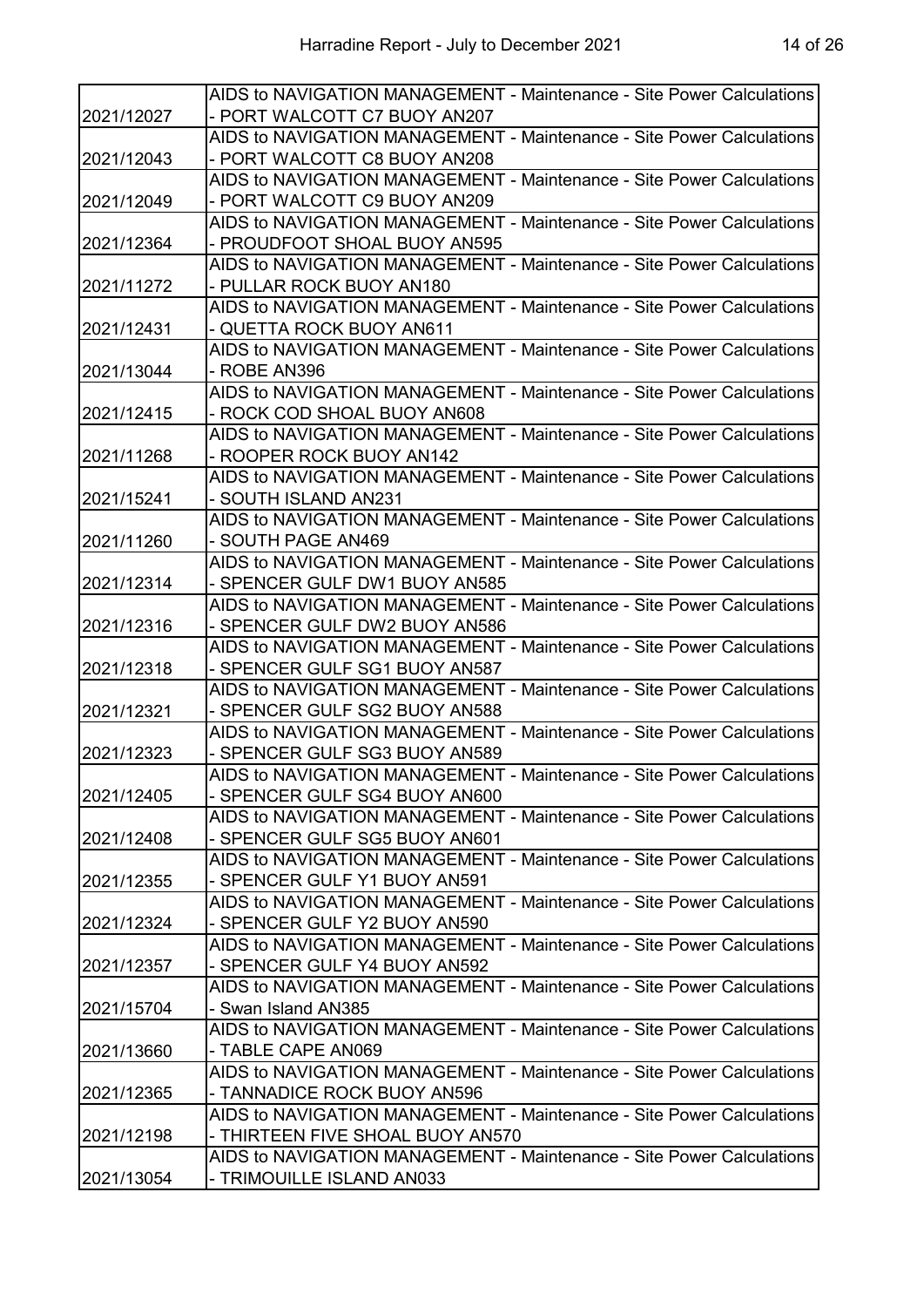|            | AIDS to NAVIGATION MANAGEMENT - Maintenance - Site Power Calculations |
|------------|-----------------------------------------------------------------------|
| 2021/11360 | - TROUBRIDGE HILL AN417                                               |
|            | AIDS to NAVIGATION MANAGEMENT - Maintenance - Site Power Calculations |
| 2021/12216 | - URCHIN SHOAL BUOY AN618                                             |
|            | AIDS to NAVIGATION MANAGEMENT - Maintenance - Site Power Calculations |
| 2021/12143 | - VARZIN PASSAGE C1 BUOY AN331                                        |
|            | AIDS to NAVIGATION MANAGEMENT - Maintenance - Site Power Calculations |
| 2021/12159 | - VARZIN PASSAGE C2 BUOY AN332                                        |
|            | AIDS to NAVIGATION MANAGEMENT - Maintenance - Site Power Calculations |
| 2021/12166 | - VARZIN PASSAGE C3 BUOY AN333                                        |
|            | AIDS to NAVIGATION MANAGEMENT - Maintenance - Site Power Calculations |
| 2021/12170 | - VARZIN PASSAGE C4 BUOY AN334                                        |
|            | AIDS to NAVIGATION MANAGEMENT - Maintenance - Site Power Calculations |
| 2021/13787 | - WATERWITCH REEF AN295                                               |
|            | AIDS to NAVIGATION MANAGEMENT - Maintenance - Site Power Calculations |
| 2021/12229 | - WESTDERRY SHOAL BUOY AN579                                          |
|            | AIDS to NAVIGATION MANAGEMENT - Maintenance - Site Power Calculations |
| 2021/15705 | - Whale Head AN542                                                    |
|            | AIDS to NAVIGATION MANAGEMENT - Maintenance - Site Power Calculations |
| 2021/13789 | - WHARTON REEF AN297                                                  |
|            | AIDS to NAVIGATION MANAGEMENT - Maintenance - Site Power Calculations |
| 2021/12178 | - WIDE AWAKE NE BUOY AN564                                            |
|            | AIDS to NAVIGATION MANAGEMENT - Maintenance - Site Power Calculations |
| 2021/12225 | - WIDE AWAKE SE BUOY AN573                                            |
|            | AIDS to NAVIGATION MANAGEMENT - Maintenance - Site Power Calculations |
| 2021/12226 | - WIDE AWAKE SW BUOY AN574                                            |
|            | AIDS to NAVIGATION MANAGEMENT - Maintenance - Site Power Calculations |
| 2021/13788 | - WYBORN REEF AN299                                                   |
|            | AIDS to NAVIGATION MANAGEMENT - Maintenance - Sunshine Coast La       |
| 2021/15131 | Balsa Park Master Plan - Point Cartwright AN410                       |
|            | AIDS to NAVIGATION MANAGEMENT - Maintenance - XXXXX Request to        |
| 2021/13088 | remove copper service 2021 Exmouth AN539                              |
|            | AIDS to NAVIGATION MANAGEMENT - Maintenance - XXXXX Upgrade to        |
| 2021/14906 | XXXXX issues - Marino Rocks AN302                                     |
|            | AIDS to NAVIGATION MANAGEMENT - Maintenance - Unforeseen Event -      |
| 2021/12250 | Earthquake and Mercury Spill 2021 - Cape Schanck AN353                |
|            | AIDS to NAVIGATION MANAGEMENT - Maintenance - Unforeseen Event -      |
| 2021/10635 | high energy event - Aug 21 - AN108 BREAKSEA ISLAND                    |
|            | AIDS to NAVIGATION MANAGEMENT - Maintenance - Unforeseen Event -      |
| 2021/13598 | lightning strike - Oct 21 - AN283 POINT LOOKOUT                       |
|            | AIDS to NAVIGATION MANAGEMENT - Maintenance - Unforeseen Event -      |
| 2021/9189  | storm surge - Jun 21 - AN102 ADELE ISLAND                             |
|            | AIDS to NAVIGATION MANAGEMENT - Maintenance - Unforeseen Event -      |
| 2021/13597 | storm surge - Oct 21 - AN102 ADELE ISLAND                             |
|            | AIDS to NAVIGATION MANAGEMENT - Maintenance - Unforeseen Event -      |
| 2021/10634 | vandalism - Aug 21 - AN109 BROWSE ISLAND                              |
|            | AIDS to NAVIGATION MANAGEMENT - Maintenance - Unforeseen Event -      |
| 2021/13388 | vandalism - Oct 21 - AN109 BROWSE ISLAND                              |
|            | AIDS to NAVIGATION MANAGEMENT - Maintenance - Unforeseen Event -      |
| 2021/12286 | vandalism - Sept 21 - AN056 FLAGSTAFF POINT                           |
| 2021/10572 | EQUIPMENT & STORES - Contracting out - Deed #1                        |
| 2021/12024 | EQUIPMENT & STORES - Reporting - Equipment Life Extensions            |
| 2021/8390  | <b>EXTERNAL RELATIONS - Advice - Night Search Guidance</b>            |
|            |                                                                       |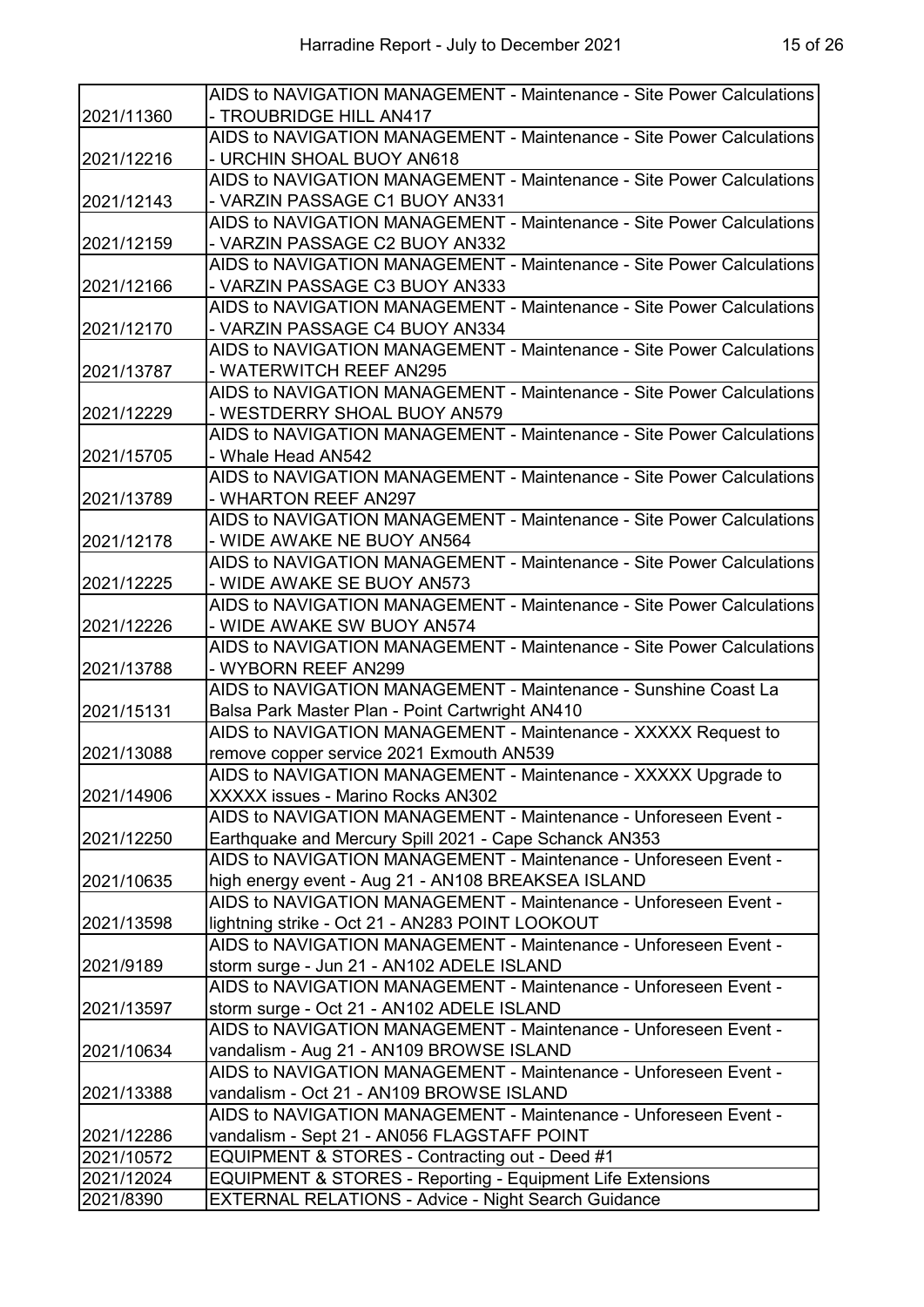|                          | <b>EXTERNAL RELATIONS - Liaison - International Aviation and SAR Matters -</b> |
|--------------------------|--------------------------------------------------------------------------------|
| 2021/9408                | General                                                                        |
| 2021/9341                | EXTERNAL RELATIONS - Policy - National SAR Council Engagement                  |
|                          | FINANCIAL MANAGEMENT - Inventory - - 3114 - SAR Equipment Droppable            |
| 2021/13279               | <b>Stock Reconciliation</b>                                                    |
|                          | <b>GOVERNMENT RELATIONS - Meetings - Australian State Safety Program</b>       |
| 2021/8758                | Cross Agency Team (SSP-CAT)                                                    |
|                          | AIDS to NAVIGATION MANAGEMENT - Maintenance - Inspection Reports -             |
| 2021/11545               | <b>EMERGENCY WRECK MARKER BUOY</b>                                             |
|                          | AIDS to NAVIGATION MANAGEMENT - Maintenance - Major Maintenance                |
| 2021/15713               | Report - Machine Room Roof - South Solitary AN383                              |
| 2021/9902                | AIDS to NAVIGATION MANAGEMENT - Maintenance - Spare Part Requests              |
|                          | AIDS to NAVIGATION MANAGEMENT - Reporting - Failure Reports - HAZEL            |
| 2021/13827               | REEF - AN166                                                                   |
|                          | AIDS to NAVIGATION MANAGEMENT - Reporting - Project Completion                 |
| 2021/8804                | Reports - CHAPMAN REEF - AN238                                                 |
|                          | AIDS to NAVIGATION MANAGEMENT - Reporting - Project Completion                 |
| 2021/13720               | Reports - East Cay AN555                                                       |
|                          | AIDS to NAVIGATION MANAGEMENT - Reporting - Project Completion                 |
| 2021/9155                | Reports - FOUL BAY - AN011                                                     |
|                          | AIDS to NAVIGATION MANAGEMENT - Reporting - Project Completion                 |
| 2021/8807                | Reports - FREDERICK PATCHES - AN568                                            |
|                          | AIDS to NAVIGATION MANAGEMENT - Reporting - Project Completion                 |
| 2021/8808                | Reports - HUDSON - AN567                                                       |
|                          | AIDS to NAVIGATION MANAGEMENT - Reporting - Project Completion                 |
| 2021/12834               | Reports - LEGENDRE ISLAND - AN129                                              |
|                          | AIDS to NAVIGATION MANAGEMENT - Reporting - Project Completion                 |
| 2021/9159                | Reports - LITTLE FITZROY ISLAND - AN387                                        |
|                          | AIDS to NAVIGATION MANAGEMENT - Reporting - Project Completion                 |
| 2021/8806                | Reports - SUNK REEF - AN569                                                    |
|                          | AIDS to NAVIGATION MANAGEMENT - Reporting - Project Completion                 |
| 2021/8805                | Reports - WATERWITCH REEF AN295                                                |
|                          | AIDS to NAVIGATION MANAGEMENT - Reporting - Project Completion                 |
| 2021/8803                | Reports - WYE REEF - AN173                                                     |
|                          | EQUIPMENT & STORES - Acquisition - XXXXX Dishwashing Liquid - Oiled            |
| 2021/9724                | Wildlife Response equipment - XXXXX Order - Contract 21AMSA144                 |
|                          | <b>INFORMATION MANAGEMENT - Authorisation - Offshore MOU Decision</b>          |
| 2021/12062               | Making                                                                         |
|                          |                                                                                |
| 2021/15968               | <b>INFORMATION MANAGEMENT - Committees - NATSAR 45 - Annual Statistics</b>     |
|                          | <b>INFORMATION MANAGEMENT - Committees - NATSAR 45 - Commissioner</b>          |
| 2021/15971               | Letters & Contacts                                                             |
|                          | <b>INFORMATION MANAGEMENT - Committees - NATSAR 45 - Managers</b>              |
| 2021/15967               | Course 2021                                                                    |
|                          | INFORMATION MANAGEMENT - Committees - NATSAR 45 - Papers &                     |
| 2021/15964<br>2021/15966 | Outcomes                                                                       |
|                          | <b>INFORMATION MANAGEMENT - Committees - NATSAR 45 - SAR Awards</b>            |
|                          | 2021                                                                           |
|                          |                                                                                |
| 2021/15965               | <b>INFORMATION MANAGEMENT - Committees - NATSAR 45 - Teleconferences</b>       |
|                          |                                                                                |
|                          |                                                                                |
| 2021/15969               | <b>INFORMATION MANAGEMENT - Committees - NATSAR 45 - Working Groups</b>        |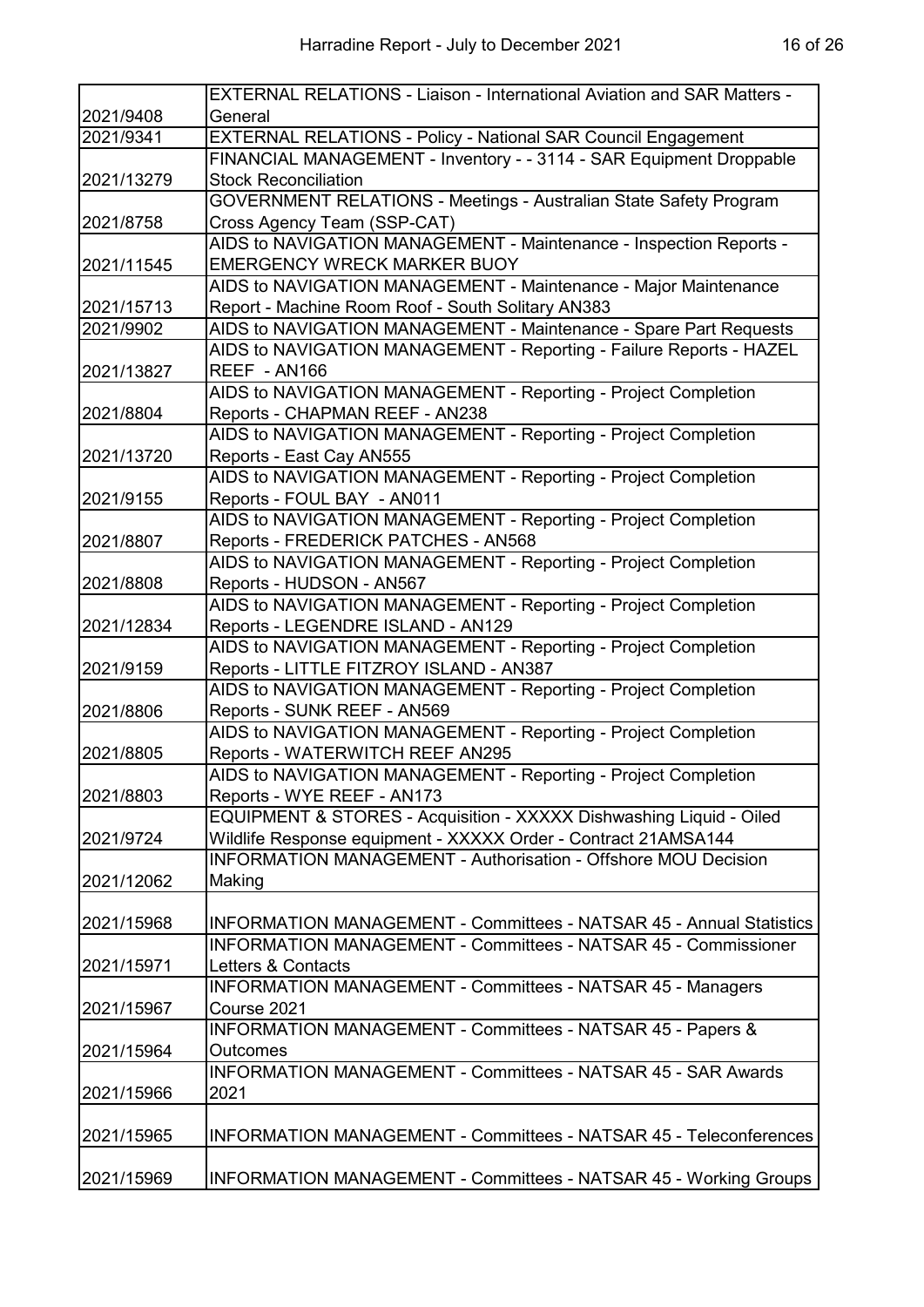|                | <b>OPERATIONAL EQUIPMENT AND STORES - Acquisition - Power Pack</b>            |
|----------------|-------------------------------------------------------------------------------|
| 2021/9373      | procurement                                                                   |
|                | OPERATIONAL EQUIPMENT AND STORES - Contracting out - Acceptance of            |
| 2021/9430      | <b>Skimmer units</b>                                                          |
|                | PROCUREMENT - Contracting out - 21AMSA180 - XXXXX Modelling for the           |
| 2021/11769     | <b>ETC Review</b>                                                             |
| 2021/11328     | <b>EXTERNAL RELATIONS - Ceremonies - National SAR Awards 2022</b>             |
|                | EXTERNAL RELATIONS - Committees - Committee and working group action          |
| 2021/8767      | tracking                                                                      |
|                | <b>INFORMATION MANAGEMENT - Committees - NATSAR Council - Actions</b>         |
| 2021/8628      | Post Meeting                                                                  |
|                | <b>INFORMATION MANAGEMENT - Committees - NATSAR Council - Awards</b>          |
| 2021/8627      | 2020                                                                          |
|                | INFORMATION MANAGEMENT - Committees - NATSAR Council - Key                    |
| 2021/8629      | Initiatives                                                                   |
|                | <b>INFORMATION MANAGEMENT - Committees - NATSAR Council - NATSAR</b>          |
| 2021/8655      | 44 Papers and Outcomes                                                        |
|                | <b>INFORMATION MANAGEMENT - Committees - NATSAR Council -</b>                 |
| 2021/8654      | <b>Teleconferences</b>                                                        |
|                | <b>INFORMATION MANAGEMENT - Data Administration - NATSAR 43 Old</b>           |
| 2021/8540      | Correspondence                                                                |
|                | PROCUREMENT - Agreements - 17AMSA148 Deed of Standing Offer                   |
| 2021/13681     | Extensions 2022                                                               |
|                | TRAINING SERVICES - Training - NATIONAL PLAN TRAINING - AEO Course -          |
| <b>VARIOUS</b> | XXXXX - XXXXX                                                                 |
|                | TRAINING SERVICES - Training - NATIONAL PLAN TRAINING - AIIMS -               |
| <b>VARIOUS</b> | XXXXX - XXXXX - XXXXX                                                         |
|                | TRAINING SERVICES - Training - NATIONAL PLAN TRAINING - MPR -                 |
| <b>VARIOUS</b> | XXXXX - XXXXX - XXXXX                                                         |
| 2021/8649      | <b>GOVERNMENT RELATIONS - Committees - 2021</b>                               |
| 2021/13886     | MARITIME SAFETY - Policy - Maritime Training Package for IALA VTS model       |
|                | courses                                                                       |
| <b>VARIOUS</b> | REGULATORY CONTROL - Compliance - Minimum Safe manning - XXXXX<br>(IMO XXXXX) |
|                | REGULATORY CONTROL - Evaluation - Minimum Safe Manning - XXXXX                |
| <b>VARIOUS</b> | (IMO XXXXX)                                                                   |
|                | EXTERNAL RELATIONS - Liaison - Tokyo Mou PSCC 33/TWG 16 2022 in               |
| 2021/13579     | Peru                                                                          |
| 2021/13143     | MARITIME SAFETY - Policy - MSIR Offshore Industry                             |
|                | REGULATORY CONTROL - Compliance - Australian Ship - XXXXX IMO                 |
| <b>VARIOUS</b> | xxxxxxx, ON xxxxxx for XXXXX. - FSC                                           |
|                | REGULATORY CONTROL - Compliance - Issue of Bunker Certificate - XXXXX         |
| <b>VARIOUS</b> | - IMO XXXXX                                                                   |
| 2021/9701      | REGULATORY CONTROL - Compliance - XXXXX - IMO XXXXX                           |
|                | REGULATORY CONTROL - Compliance - Livestock Vessel - XXXXX - IMO              |
| <b>VARIOUS</b> | XXXXX - Livestock Inspection / Survey                                         |
|                | REGULATORY CONTROL - Compliance - Minimum Safe Manning - XXXXX -              |
| <b>VARIOUS</b> | <b>IMO XXXXX</b>                                                              |
| <b>VARIOUS</b> | REGULATORY CONTROL - Compliance - MLC - XXXXX - IMO XXXXX                     |
| <b>VARIOUS</b> | REGULATORY CONTROL - Inspections - Port State - XXXXX - IMO XXXXX             |
|                | REGULATORY CONTROL - Inspections - Port State - Detention - XXXXX -           |
| <b>VARIOUS</b> | <b>IMO XXXXX</b>                                                              |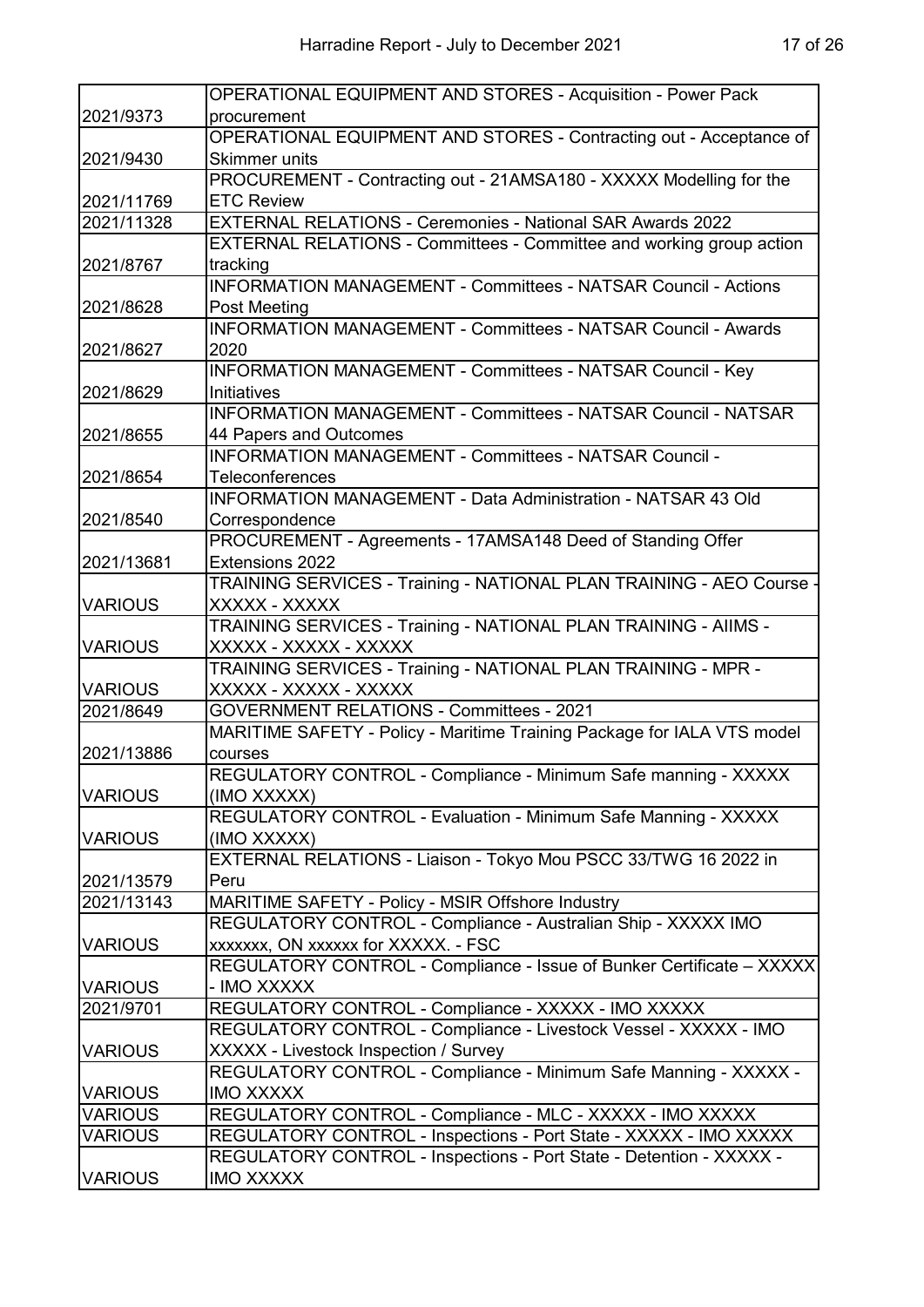|                | REGULATORY CONTROL - Inspections - Port State - Seaworthiness -                 |
|----------------|---------------------------------------------------------------------------------|
| <b>VARIOUS</b> | Detention - XXXXX - IMO XXXXX                                                   |
|                | REGULATORY CONTROL - Inspections - Seaworthiness - XXXXX - IMO                  |
| <b>VARIOUS</b> | <b>XXXXX</b>                                                                    |
|                | <b>EXTERNAL RELATIONS - Meetings - Australian Industry Standards - Maritime</b> |
| 2021/15521     | <b>Industry Committee</b>                                                       |
|                | REGULATORY CONTROL - Coastal Pilotage - Meetings - Meeting papers -             |
| <b>VARIOUS</b> | <b>XXXXX</b>                                                                    |
|                | REGULATORY CONTROL - Evaluation - XXXXX evaluations and course                  |
| 2021/9621      | approvals - 2021                                                                |
|                | REGULATORY CONTROL - Evaluation - XXXXX evaluations and course                  |
| 2021/9681      | approvals - 2021                                                                |
|                | REGULATORY CONTROL - Evaluation - XXXXX Australia evaluations and               |
| 2021/9628      | course approvals - 2021                                                         |
|                | REGULATORY CONTROL - Evaluation - XXXXX evaluations and course                  |
| 2021/9683      | approvals - 2021                                                                |
|                | REGULATORY CONTROL - Evaluation - XXXXX evaluations and course                  |
| 2021/9682      | approvals - 2021                                                                |
|                | REGULATORY CONTROL - Evaluation - XXXXX evaluations and course                  |
| 2021/9685      | approvals - 2021                                                                |
|                | REGULATORY CONTROL - Evaluation - Vulnerability Assessment Group                |
| 2021/9684      | evaluations and course approvals - 2021                                         |
| 2021/12977     | TRAINING SERVICES - Evaluation - Domestic ATO - XXXXX - RTO XXXXX               |
|                | REGULATORY CONTROL - Reporting - Library materials - International              |
| 2021/10968     | Regulatory Library - Project Documentation and Approvals                        |
|                | <b>COMMUNITY RELATIONS - Committees - Regional Safety Committees -</b>          |
| 2021/9131      | Meeting 4                                                                       |
|                | REGULATORY CONTROL - Arrangements - 13th session of World Wide                  |
| 2021/9555      | Navigation Warning Service (WWNWS) in 2021                                      |
|                |                                                                                 |
| 2021/10028     | STRATEGIC MANAGEMENT - Committees - NSC Meeting 3 - November 2021               |
|                | STRATEGIC MANAGEMENT - Meetings - MAF 21-2 - Teleconference - 19                |
| 2021/10065     | August 2021                                                                     |
|                | <b>EXTERNAL RELATIONS - Committees - 77th IMO Marine Environment</b>            |
| 2021/13142     | Protection Committee (MEPC 77)                                                  |
|                | <b>EXTERNAL RELATIONS - Committees - International Oil Pollution</b>            |
| 2021/9428      | Compensation Funds (IOPC) July 2021                                             |
|                | <b>EXTERNAL RELATIONS - Committees - International Oil Pollution Funds</b>      |
| 2021/10639     | (IOPC) November 2021                                                            |
| 2021/11768     | EXTERNAL RELATIONS - Meetings - IMO ISWG-GHG 9th Meeting                        |
|                |                                                                                 |
|                | EXTERNAL RELATIONS - Policy - Guidelines - MARPOL Annex V - proposed            |
| 2021/11917     | amendments and implementation of the IMO Marine Litter Action Plan              |
|                | REGULATORY CONTROL - Legislation - Minor non controversial amendments           |
| 2021/12967     | list 2021                                                                       |
| 2021/8826      | REGULATORY CONTROL - Policy - Historical reference material                     |
|                | REGULATORY CONTROL - Policy - Norfolk Island Project - Communications           |
| 2021/11799     | <b>Materials</b>                                                                |
| 2021/11802     | REGULATORY CONTROL - Policy - Norfolk Island Project - Documentation            |
| 2021/11800     | REGULATORY CONTROL - Policy - Norfolk Island Project - Project Reports          |
|                | REGULATORY CONTROL - Policy - Research, development and background              |
| 2021/10493     | materials                                                                       |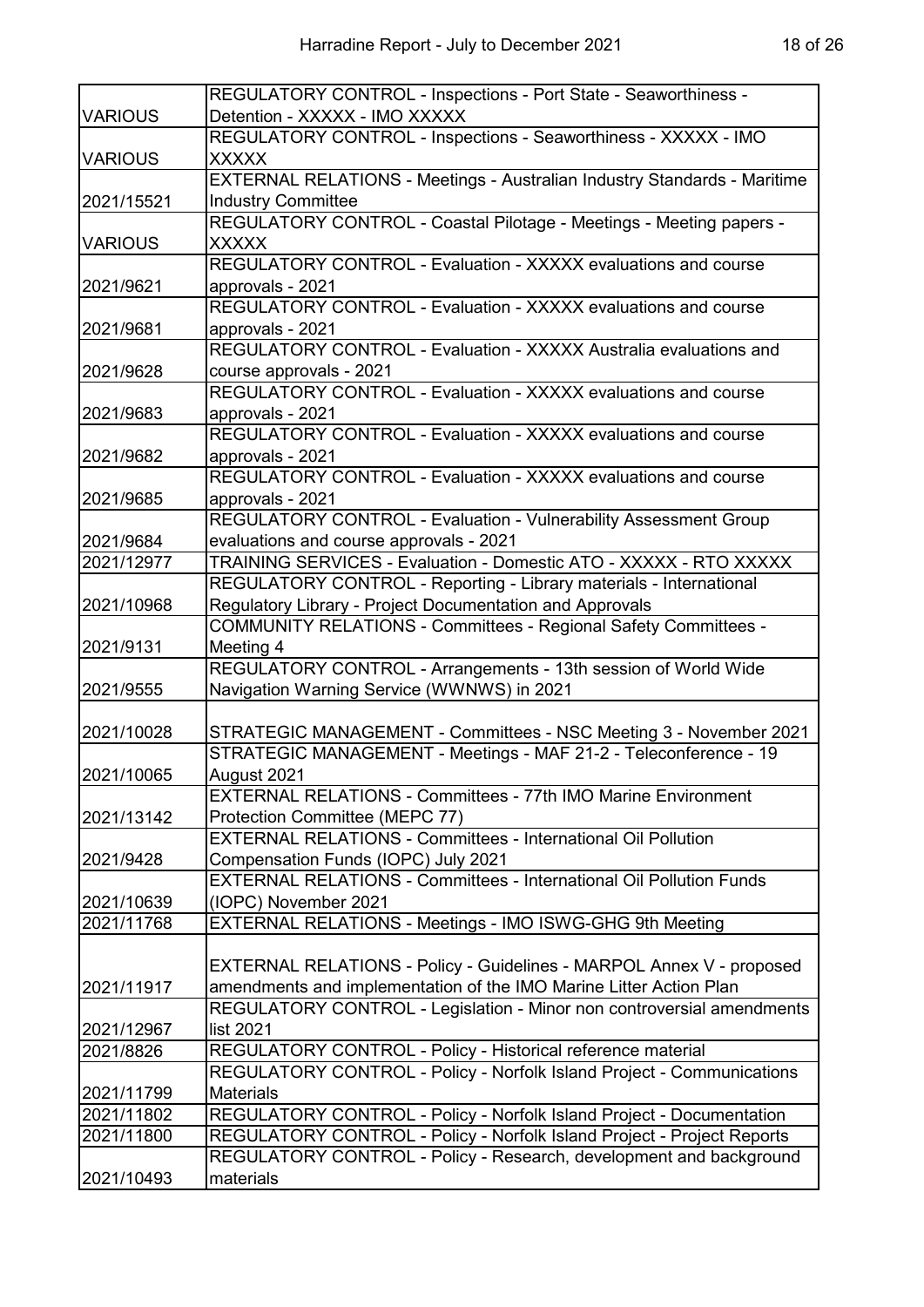т

| 9      | 6' |
|--------|----|
| - of ∽ | ∕  |

| 2021/15963 | AIDS to NAVIGATION MANAGEMENT - Planning - XXXXX Double Island Point                                                  |
|------------|-----------------------------------------------------------------------------------------------------------------------|
|            | AIDS to NAVIGATION MANAGEMENT - Reviews (decisions) - 2021/22 AtoN                                                    |
| 2021/15289 | <b>Review</b>                                                                                                         |
|            |                                                                                                                       |
| 2021/15306 | EXTERNAL RELATIONS - Reporting - Progress Review - January 2021 update                                                |
| 2021/15305 | EXTERNAL RELATIONS - Reporting - Progress Review - July 2020 update                                                   |
| 2021/15307 | EXTERNAL RELATIONS - Reporting - Progress Review - July 2021 update                                                   |
|            | GOVERNMENT RELATIONS - Meetings - XXXXX - Hydroscheme Review                                                          |
| 2021/15301 | Panel (HRP)                                                                                                           |
|            | <b>GOVERNMENT RELATIONS - Meetings - Records - Space Cross-sectoral</b>                                               |
| 2021/9106  | Interest Group (SCIG)                                                                                                 |
|            | MARITIME SAFETY - Marine Notices - Review and merger of MN 2016/11                                                    |
|            | BRM and expected actions of bridge teams in Australian pilotage waters & MN                                           |
| 2021/13796 | 2019/2 Responsible navigational practices                                                                             |
|            | MARITIME SAFETY - Marine Notices - Review and merger of MN 2017/6                                                     |
|            | Official nautical charts & MN 2017/7 Guidance on ECDIS for ships calling at                                           |
| 2021/13792 | Australian ports                                                                                                      |
|            | EXTERNAL RELATIONS - Advice - 1.2 Review of PNG Maritime Legislation -                                                |
| 2021/13624 | phase 2                                                                                                               |
| 2021/13940 | EXTERNAL RELATIONS - Agreements - Indonesia - SAR MOU update 2021                                                     |
|            |                                                                                                                       |
| 2021/13942 | EXTERNAL RELATIONS - Agreements - La Reunion - SAR MOU update 2021                                                    |
|            | EXTERNAL RELATIONS - Agreements - Solomon Islands - SAR MOU update                                                    |
| 2021/13943 | 2021                                                                                                                  |
|            |                                                                                                                       |
| 2021/13941 | EXTERNAL RELATIONS - Agreements - South Africa - SAR MOU update 2021                                                  |
|            | EXTERNAL RELATIONS - Committees - Correspondence Group on Places of                                                   |
| 2021/9885  | Refuge 2021                                                                                                           |
|            | EXTERNAL RELATIONS - Committees - Emails with IACS re SSE-6-2-10 - air                                                |
| 2021/14121 | changes                                                                                                               |
| 2021/10321 | EXTERNAL RELATIONS - Committees - IAWG Indonesia                                                                      |
|            | EXTERNAL RELATIONS - Committees - IMO Assembly (A) 32, 6-16 December                                                  |
| 2021/15573 | 2021                                                                                                                  |
| 2021/14034 | EXTERNAL RELATIONS - Committees - IMO meeting registration 2022                                                       |
|            | <b>EXTERNAL RELATIONS - Committees - IMO Technical Cooperation</b>                                                    |
| 2021/9899  | Committee (TC) 71st session - Sep 2021                                                                                |
|            | EXTERNAL RELATIONS - Committees - MSC 104 - Brief, daily summaries,                                                   |
|            |                                                                                                                       |
| 2021/8708  | meeting outcomes<br>EXTERNAL RELATIONS - Committees - MSC 104 - briefing for Agenda Item                              |
| 2021/12868 |                                                                                                                       |
|            | 11 - Human Element, Training and Watchkeeping<br>EXTERNAL RELATIONS - Committees - MSC 104 - briefing for Agenda Item |
|            |                                                                                                                       |
| 2021/12869 | <b>12 - NCSR</b>                                                                                                      |
|            | EXTERNAL RELATIONS - Committees - MSC 104 - briefing for Agenda Item                                                  |
| 2021/12872 | $13 - III$                                                                                                            |
|            | EXTERNAL RELATIONS - Committees - MSC 104 - briefing for Agenda Item                                                  |
| 2021/12854 | 15 - Work Programme                                                                                                   |
|            | EXTERNAL RELATIONS - Committees - MSC 104 - briefing for Agenda Item                                                  |
| 2021/12874 | 16 - Election of Chair and Vice-Chair                                                                                 |
|            | EXTERNAL RELATIONS - Committees - MSC 104 - briefing for Agenda Item                                                  |
| 2021/12873 | 17 - Any Other Business                                                                                               |
|            | EXTERNAL RELATIONS - Committees - MSC 104 - briefing for Agenda Item 2 -                                              |
| 2021/12870 | Decisions of Other IMO Bodies                                                                                         |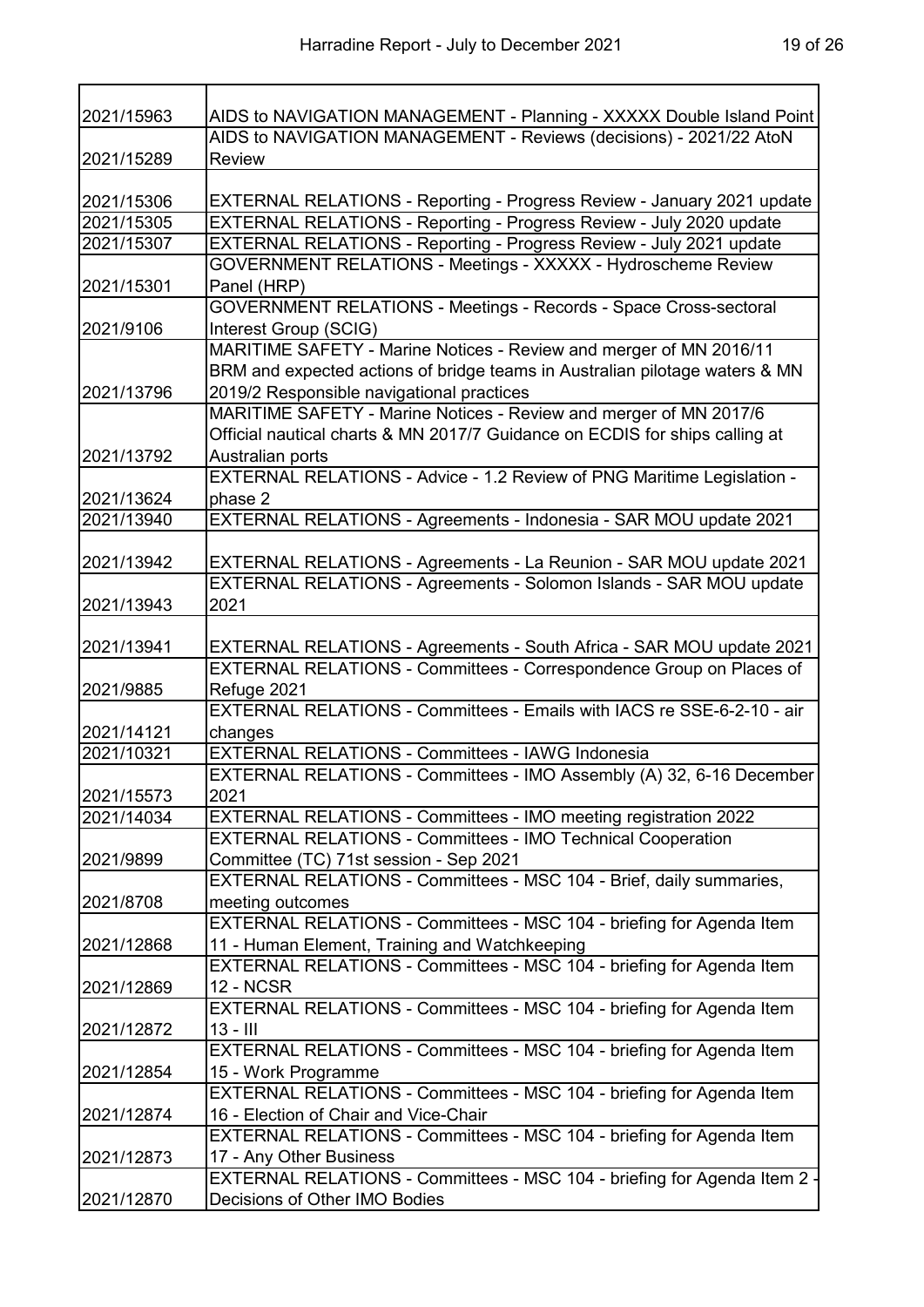|            | EXTERNAL RELATIONS - Committees - MSC 104 - briefing for Agenda Item 3 - |
|------------|--------------------------------------------------------------------------|
| 2021/12871 | <b>Amendments to Mandatory Instruments</b>                               |
|            | EXTERNAL RELATIONS - Committees - MSC 104 - briefing for Agenda Item 5 - |
| 2021/12855 | Domestic Ferry Safety                                                    |
|            | EXTERNAL RELATIONS - Committees - MSC 104 - briefing for Agenda Item 7 - |
| 2021/12865 | Measures to Enhance Maritime Security                                    |
|            | EXTERNAL RELATIONS - Committees - MSC 104 - briefing for Agenda Item 8 - |
| 2021/12864 | Piracy and Armed Robbery                                                 |
|            | EXTERNAL RELATIONS - Committees - MSC 104 - briefing for Agenda Item 9 - |
| 2021/12853 | Unsafe Mixed Migration at Sea                                            |
|            | EXTERNAL RELATIONS - Committees - MSC 104 - Items to be Considered by    |
| 2021/8709  | Correspondence - requests for input and responses                        |
| 2021/13623 | <b>EXTERNAL RELATIONS - Committees - MSC 104 - Misc</b>                  |
|            | EXTERNAL RELATIONS - Committees - MSC 104 - MSC Stakeholder Group &      |
|            | <b>Information Session</b>                                               |
| 2021/12840 |                                                                          |
|            | EXTERNAL RELATIONS - Committees - MSC 104 resolutions and                |
| 2021/8707  | assessments                                                              |
|            | <b>EXTERNAL RELATIONS - Committees - MSC 105 Resolutions and</b>         |
| 2021/14527 | Assessments                                                              |
| 2021/14120 | <b>EXTERNAL RELATIONS - Committees - SSE 8 - Brief</b>                   |
| 2021/11558 | EXTERNAL RELATIONS - Joint ventures - XXXXX MOU - PSC training           |
| 2021/10250 | EXTERNAL RELATIONS - Joint ventures - XXXXX - 2021 contribution          |
| 2021/13058 | EXTERNAL RELATIONS - Meetings - 43 LC/ 16 LP                             |
|            | EXTERNAL RELATIONS - Meetings - AMSA / XXXXX Bilateral Meeting - Nov     |
| 2021/13403 | 2021                                                                     |
|            |                                                                          |
| 2021/11244 | EXTERNAL RELATIONS - Meetings - AMSA Meeting with XXXXX - Sept 2021      |
| 2021/10083 | EXTERNAL RELATIONS - Meetings - communications and media releases        |
| 2021/13765 | <b>EXTERNAL RELATIONS - Meetings - Correspondence</b>                    |
| 2021/13770 | EXTERNAL RELATIONS - Meetings - Delegation and Chair Brief               |
| 2021/13780 | <b>EXTERNAL RELATIONS - Meetings - Final Papers</b>                      |
| 2021/13761 | EXTERNAL RELATIONS - Meetings - IALA Council 74 - December 2021          |
|            | EXTERNAL RELATIONS - Meetings - informal working group on rules of       |
| 2021/13539 | procedure for Assembly                                                   |
|            | EXTERNAL RELATIONS - Meetings - intersessional group on future thinking  |
| 2021/10268 | tools led by NZ                                                          |
| 2021/13766 | <b>EXTERNAL RELATIONS - Meetings - Invitations</b>                       |
| 2021/13768 | <b>EXTERNAL RELATIONS - Meetings - Papers</b>                            |
| 2021/13769 | <b>EXTERNAL RELATIONS - Meetings - Planning</b>                          |
| 2021/13767 | <b>EXTERNAL RELATIONS - Meetings - Registration</b>                      |
| 2021/16436 | EXTERNAL RELATIONS - Meetings - Updated Strategy                         |
|            | EXTERNAL RELATIONS - Meetings - Women in Maritime Correspondence         |
| 2021/10266 | Group led by PNG                                                         |
|            | EXTERNAL RELATIONS - Submissions - - Proposal for mandatory reporting of |
| 2021/13382 | seafarer fatalities at sea                                               |
|            | GOVERNMENT RELATIONS - Agreements - Interdepartmental - 2021/22          |
|            |                                                                          |
| 2021/13791 | <b>ITSAP Annual Reporting</b>                                            |
|            | GOVERNMENT RELATIONS - Agreements - Interdepartmental - AUSINDO          |
| 2021/10032 | 2021 - Kupang                                                            |
|            | GOVERNMENT RELATIONS - Agreements - Interdepartmental - Intensive        |
| 2021/9467  | <b>English Language Training 2021</b>                                    |
|            | GOVERNMENT RELATIONS - Agreements - Interdepartmental - ITSAP            |
| 2021/11719 | STEERING COMMITTEE MEETING MONTHLY STATUS REPORTS                        |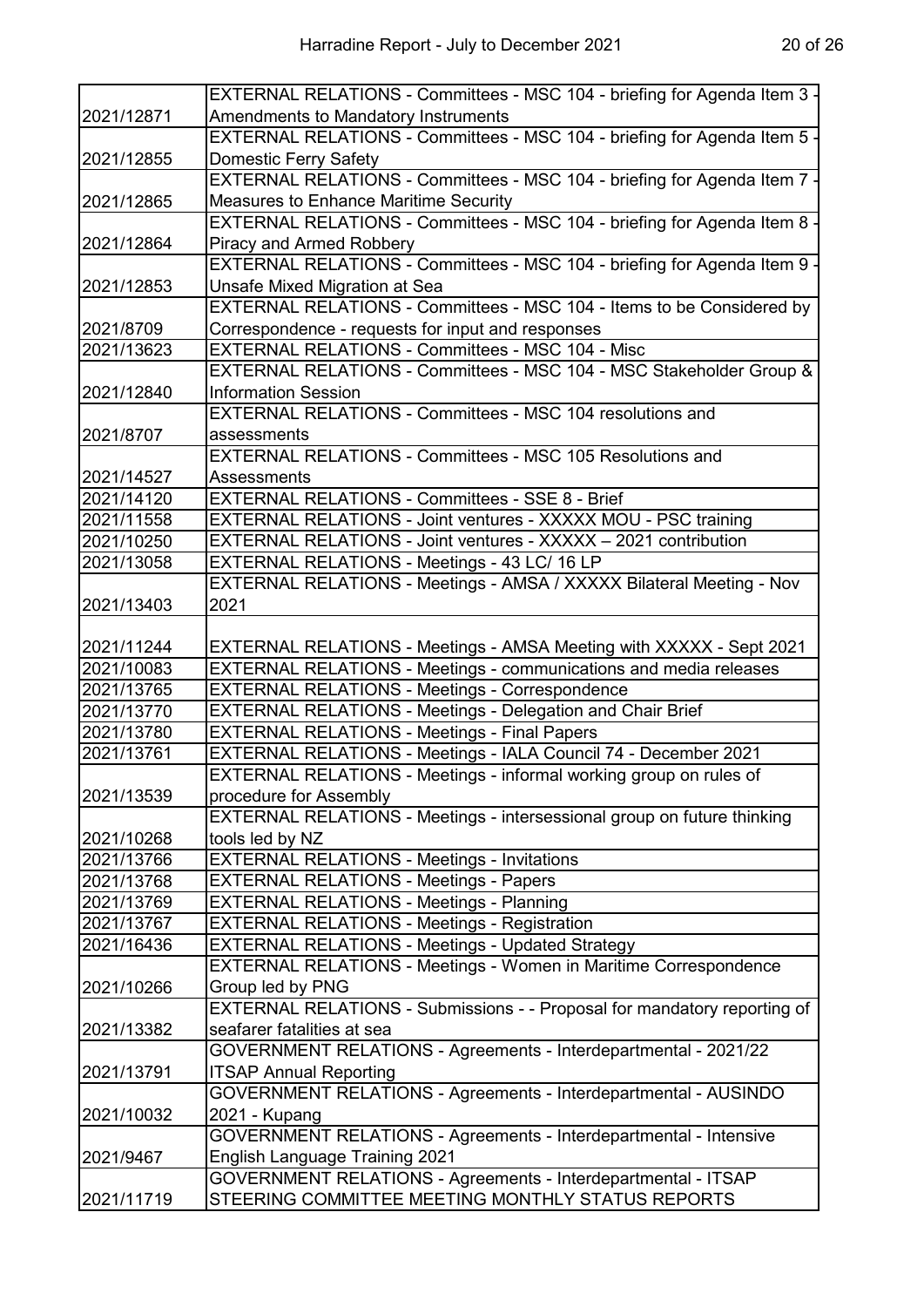|            | GOVERNMENT RELATIONS - Meetings - IMO Coordination Meeting - 14            |
|------------|----------------------------------------------------------------------------|
| 2021/11877 | October 2021                                                               |
| 2021/15706 | <b>EXTERNAL RELATIONS - Advice - Relations with NGOs</b>                   |
| 2021/16437 | EXTERNAL RELATIONS - Meetings - Council 126 - 16 December 2021             |
| 2021/13052 | <b>EXTERNAL RELATIONS - Meetings - media clearances</b>                    |
|            | REGULATORY CONTROL - Legislation - Amendments - JSCOT for MSC 102          |
| 2021/14092 | & 103 Resolutions                                                          |
|            | REGULATORY CONTROL - Legislation - marine Order 505 - Jul 2019 -           |
|            | Duplication feedback submissions - Final External Consultation (20 Sept-14 |
| 2021/12102 | Nove 2021)                                                                 |
|            | REGULATORY CONTROL - Legislation - Marine Order 505 - Jul 2019 - Final     |
| 2021/10581 | External Consultation (20 Sept-14 Nove 2021)                               |
|            | REGULATORY CONTROL - Legislation - Marine Order 505 - Jul 2019 -           |
| 2021/12080 | Seeking Clarification - Final External Consultation (20 Sept-14 Nove 2021) |
|            | REGULATORY CONTROL - Legislation - Marine Order 52 - Project Plan and      |
| 2021/13056 | Projects Reports - July 2022                                               |
|            | REGULATORY CONTROL - Legislation - Marine Order 54 - Project Plan and      |
| 2021/14364 | Reports - 2024                                                             |
|            | REGULATORY CONTROL - Legislation - Marine Order 64 - Communications        |
| 2021/11019 | Plan - October 2022                                                        |
|            | REGULATORY CONTROL - Legislation - Marine Order 64 - Internal              |
| 2021/11242 | Consultation (29/11-19/12 2021) - October 2022                             |
|            | REGULATORY CONTROL - Legislation - Marine Order 64 - Project Plan and      |
| 2021/11018 | Project Reports - October 2022                                             |
|            | REGULATORY CONTROL - Legislation - Marine Order 71 - Project Plan and      |
| 2021/13874 | Project Reports - March 2023                                               |
|            | REGULATORY CONTROL - Legislation - Marine Order 97 - External              |
| 2021/14717 | consultation - 29 December 2021 - XXXX 2022                                |
|            | REGULATORY CONTROL - Legislation - Project Change Request Register -       |
| 2021/8386  | 2021-22                                                                    |
|            | REGULATORY CONTROL - Standards - NSCV C4 - Project Reports - June          |
| 2021/12105 | 2023                                                                       |
|            | REGULATORY CONTROL - Standards - NSCV Part C1 - TAP Round 2 (27            |
| 2021/12059 | Sep to 17 Oct)- June 2022                                                  |
|            | REGULATORY CONTROL - Standards - NSCV Part C2 - SME Endorsement -          |
| 2021/8982  | <b>July 2021</b>                                                           |
|            | REGULATORY CONTROL - Standards - NSCV Part G - Project Reports - XXX       |
| 2021/11643 | 2022                                                                       |
|            | EXTERNAL RELATIONS - Conferences - XXXXX JC-35 Meeting 8-30                |
| 2021/15686 | November 2021                                                              |
|            | PROCUREMENT - Evaluation - 18AMSA262 - Submission and evaluation -         |
| 2021/14380 | Papua New Guinea Domestic Maritime Legislation Review                      |
|            | PROCUREMENT - Evaluation - 21AMSA020 - Port Headland Channel Marker        |
| 2021/8659  | Project - Request for Clarificaiton                                        |
|            | PROCUREMENT - Tendering - 20AMSA020 - Port Headland Channel Marker         |
| 2021/8660  | Project - Submissions                                                      |
|            | PROCUREMENT - Tendering - 20AMSA137 - ORV Technical Advice and             |
| 2021/10915 | <b>Project Management</b>                                                  |
|            | PROCUREMENT - Tendering - 20AMSA149 - Documents SAR Equipment              |
| 2021/12385 | <b>Support Services</b>                                                    |
|            | PROCUREMENT - Tendering - 20AMSA189 - Design and Build of Oil Recovery     |
| 2021/10865 | Vessels                                                                    |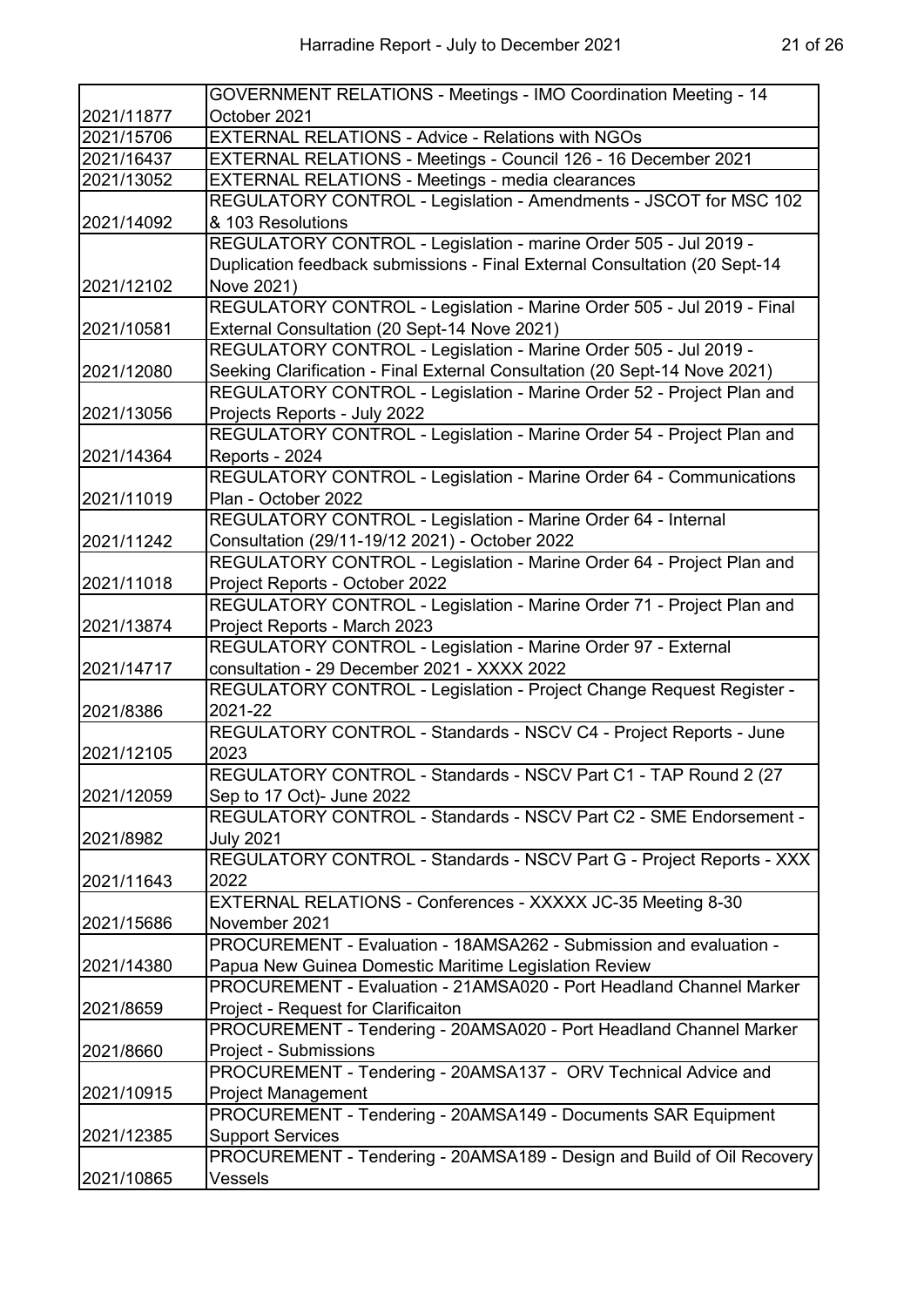|                          | PROCUREMENT - Tendering - 21AMSA150-1 - Documents - Provision of                                                                       |
|--------------------------|----------------------------------------------------------------------------------------------------------------------------------------|
| 2021/14489               | Breaksea Spit Buoy Installation and Recovery                                                                                           |
|                          | PROCUREMENT - Tendering - 21AMSA150-1 - Emails - Provision of                                                                          |
| 2021/14488               | Breaksea Spit Buoy Installation and Recovery                                                                                           |
|                          |                                                                                                                                        |
| 2021/15199               | PROCUREMENT - Tendering - Contracts - 20AMSA131 - XXXXX and XXXXX                                                                      |
| 2021/15290               | PROCUREMENT - Tendering - Contracts - 20AMSA170 - Mail Screening                                                                       |
|                          | PROCUREMENT - Tendering - Contracts - 20AMSA184 - Body Worn Cameras,                                                                   |
| 2021/15001               | <b>Accessories and Software</b>                                                                                                        |
|                          | PROCUREMENT - Tendering - Contracts - 21AMSA032 - Incident Support                                                                     |
| 2021/15008               | Officer (Operations)                                                                                                                   |
|                          | PROCUREMENT - Tendering - Contracts - 21AMSA061 - Support Officer                                                                      |
| 2021/15017               | <b>Seafarer Certification</b>                                                                                                          |
|                          | PROCUREMENT - Tendering - Contracts - 21AMSA081 - IT Security                                                                          |
| 2021/14998               | Penetration testing for XXXXX Phase 2 - Invoice Automation                                                                             |
|                          | PROCUREMENT - Tendering - Contracts - 21AMSA086 - Provision of                                                                         |
| 2021/15252               | <b>Employment Health Assessments</b>                                                                                                   |
| 2021/10841<br>2021/15255 | PROCUREMENT - Tendering - Contracts - 21AMSA089 - Emails                                                                               |
|                          | PROCUREMENT - Tendering - Contracts - 21AMSA089- Mackay make good<br>PROCUREMENT - Tendering - Contracts - 21AMSA115 - Tenant Advocate |
| 2021/15249               | Services for the Canberra office lease process                                                                                         |
|                          | PROCUREMENT - Tendering - Contracts - 21AMSA120 - Provision of                                                                         |
| 2021/15293               | Architectural Services for Sydney office                                                                                               |
|                          | PROCUREMENT - Tendering - Contracts - 21AMSA124 - Communications                                                                       |
| 2021/15300               | coordinator (Parliamentary)                                                                                                            |
|                          | PROCUREMENT - Tendering - Contracts - 21AMSA131 - Graphic and Digital                                                                  |
| 2021/15195               | Designer                                                                                                                               |
|                          | PROCUREMENT - Tendering - Contracts - 21AMSA132 - Operations Operating                                                                 |
| 2021/15012               | <b>Model Implementation</b>                                                                                                            |
|                          | PROCUREMENT - Tendering - Contracts - 21AMSA132 - Operations Operating                                                                 |
| 2021/15007               | Model Implementation                                                                                                                   |
|                          | PROCUREMENT - Tendering - Contracts - 21AMSA138 - digital content editor                                                               |
| 2021/15257               | (web content publisher)                                                                                                                |
|                          | PROCUREMENT - Tendering - Contracts - 21AMSA141 - Support Officer                                                                      |
| 2021/15256               | Certification                                                                                                                          |
|                          | PROCUREMENT - Tendering - Contracts - 21AMSA142 - Support Officer                                                                      |
| 2021/15253               | <b>Seafarer Certification</b>                                                                                                          |
|                          | PROCUREMENT - Tendering - Contracts - 21AMSA154 - Training on                                                                          |
| 2021/15010               | managing recruitment and selection processes                                                                                           |
|                          | PROCUREMENT - Tendering - Contracts - 21AMSA158 - Incident Data Entry                                                                  |
| 2021/12119               | Officer & Seafarer Safety and Welfare Coordinator                                                                                      |
|                          | PROCUREMENT - Tendering - Contracts - 21AMSA160 - Sydney office                                                                        |
| 2021/15016               | accommodation project                                                                                                                  |
|                          | PROCUREMENT - Tendering - Contracts - 21AMSA162 - Provision of media                                                                   |
| 2021/15198               | monitoring services                                                                                                                    |
|                          | PROCUREMENT - Tendering - Contracts - 21AMSA166 - 2 Provision of a                                                                     |
| 2021/15248               | Project Manager                                                                                                                        |
|                          | PROCUREMENT - Tendering - Contracts - 21AMSA166 -1 Provision of                                                                        |
| 2021/15247               | <b>Business Analyst</b><br>PROCUREMENT - Tendering - Contracts - 21AMSA167 - Provision of ISO                                          |
| 2021/15196               | <b>Certification Services</b>                                                                                                          |
| 2021/15292               | PROCUREMENT - Tendering - Contracts - 21AMSA183 - XXXXX                                                                                |
|                          |                                                                                                                                        |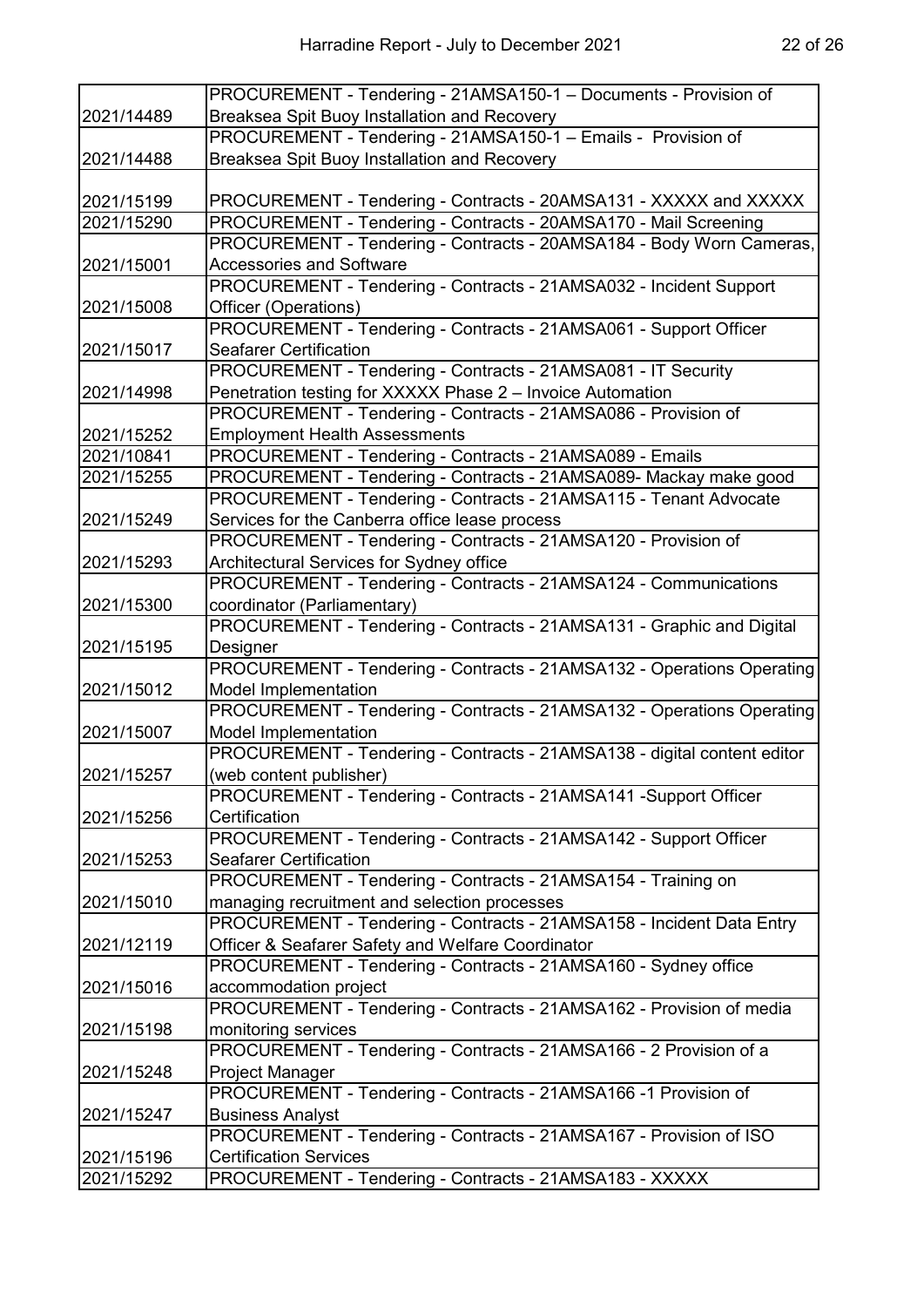| 2021/15250 | PROCUREMENT - Tendering - Contracts - 21AMSA184 - 1 - IT Security Lead       |
|------------|------------------------------------------------------------------------------|
|            |                                                                              |
| 2021/15251 | PROCUREMENT - Tendering - Contracts - 21AMSA184 - 2 - IT Security Lead       |
|            | PROCUREMENT - Tendering - Contracts - 21AMSA186 - XXXXX Enterprise           |
| 2021/15194 | Architect Support and Maintenance Renewal                                    |
| 2021/15019 | PROCUREMENT - Tendering - Contracts - 21AMSA188 - XXXXX administrator        |
|            | PROCUREMENT - Tendering - Contracts - 21AMSA190 - XXXXX systems              |
| 2021/15193 | accountant                                                                   |
|            | PROCUREMENT - Tendering - Contracts - 21AMSA193 - Executive placement        |
| 2021/15254 | services                                                                     |
| 2021/11041 | PROCUREMENT - Tendering - Contracts - 21AMSA200 - Documents                  |
| 2021/11042 | PROCUREMENT - Tendering - Contracts - 21AMSA200 - Emails                     |
| 2021/11043 | PROCUREMENT - Tendering - Contracts - 21AMSA201 - Documents                  |
|            |                                                                              |
| 2021/11044 | PROCUREMENT - Tendering - Contracts - 21AMSA201 - Emails                     |
|            | PROCUREMENT - Tendering - Contracts - 21AMSA201 - Program Support            |
| 2021/15015 | Coordinator                                                                  |
|            | PROCUREMENT - Tendering - Contracts - 21AMSA202 - AtoNETC                    |
| 2021/11045 | Programme Manager - Documents                                                |
|            | PROCUREMENT - Tendering - Contracts - 21AMSA202 - AtoNETC                    |
| 2021/11046 | Programme Manager - Emails                                                   |
|            | PROCUREMENT - Tendering - Contracts - 21AMSA203 - Hammond Hill               |
| 2021/11047 | <b>Communication Link Upgrade - Documents</b>                                |
|            | PROCUREMENT - Tendering - Contracts - 21AMSA203 - Hammond Hill               |
| 2021/11048 | <b>Communication Link Upgrade - Emails</b>                                   |
| 2021/11049 | PROCUREMENT - Tendering - Contracts - 21AMSA204 - Documents                  |
| 2021/11050 | PROCUREMENT - Tendering - Contracts - 21AMSA204 - Emails                     |
|            | PROCUREMENT - Tendering - Contracts - 21AMSA204 - HR Management              |
| 2021/16259 | <b>Advisory Services</b>                                                     |
|            | PROCUREMENT - Tendering - Contracts - 21AMSA205 - Documents -                |
|            | Lessons Management investigation, evaluation of data, and production of      |
| 2021/11051 | guidance and procedural documentation                                        |
|            | PROCUREMENT - Tendering - Contracts - 21AMSA205 - Emails - Lessons           |
|            | Management investigation, evaluation of data, and production of guidance and |
| 2021/11052 | procedural documentation                                                     |
| 2021/11053 | PROCUREMENT - Tendering - Contracts - 21AMSA206 - Documents                  |
| 2021/11054 | PROCUREMENT - Tendering - Contracts - 21AMSA206 - Emails                     |
| 2021/11055 | PROCUREMENT - Tendering - Contracts - 21AMSA207 - Documents                  |
| 2021/11056 | PROCUREMENT - Tendering - Contracts - 21AMSA207 - Emails                     |
|            | PROCUREMENT - Tendering - Contracts - 21AMSA207 - Procurement of User        |
| 2021/15014 | Research and Stakeholder Profiling                                           |
| 2021/11057 | PROCUREMENT - Tendering - Contracts - 21AMSA208 - Documents                  |
| 2021/11058 | PROCUREMENT - Tendering - Contracts - 21AMSA208 - Emails                     |
|            | PROCUREMENT - Tendering - Contracts - 21AMSA208 - Mail Screening             |
| 2021/15018 | <b>Services</b>                                                              |
| 2021/11059 | PROCUREMENT - Tendering - Contracts - 21AMSA209 - Documents                  |
| 2021/11060 | PROCUREMENT - Tendering - Contracts - 21AMSA209 - Emails                     |
| 2021/15636 | PROCUREMENT - Tendering - Contracts - 21AMSA209 - Solution Architect         |
| 2021/11061 | PROCUREMENT - Tendering - Contracts - 21AMSA210 - Documents                  |
| 2021/11062 | PROCUREMENT - Tendering - Contracts - 21AMSA210 - Emails                     |
|            |                                                                              |

2021/14999 PROCUREMENT - Tendering - Contracts - 21AMSA210 - IT Project Manager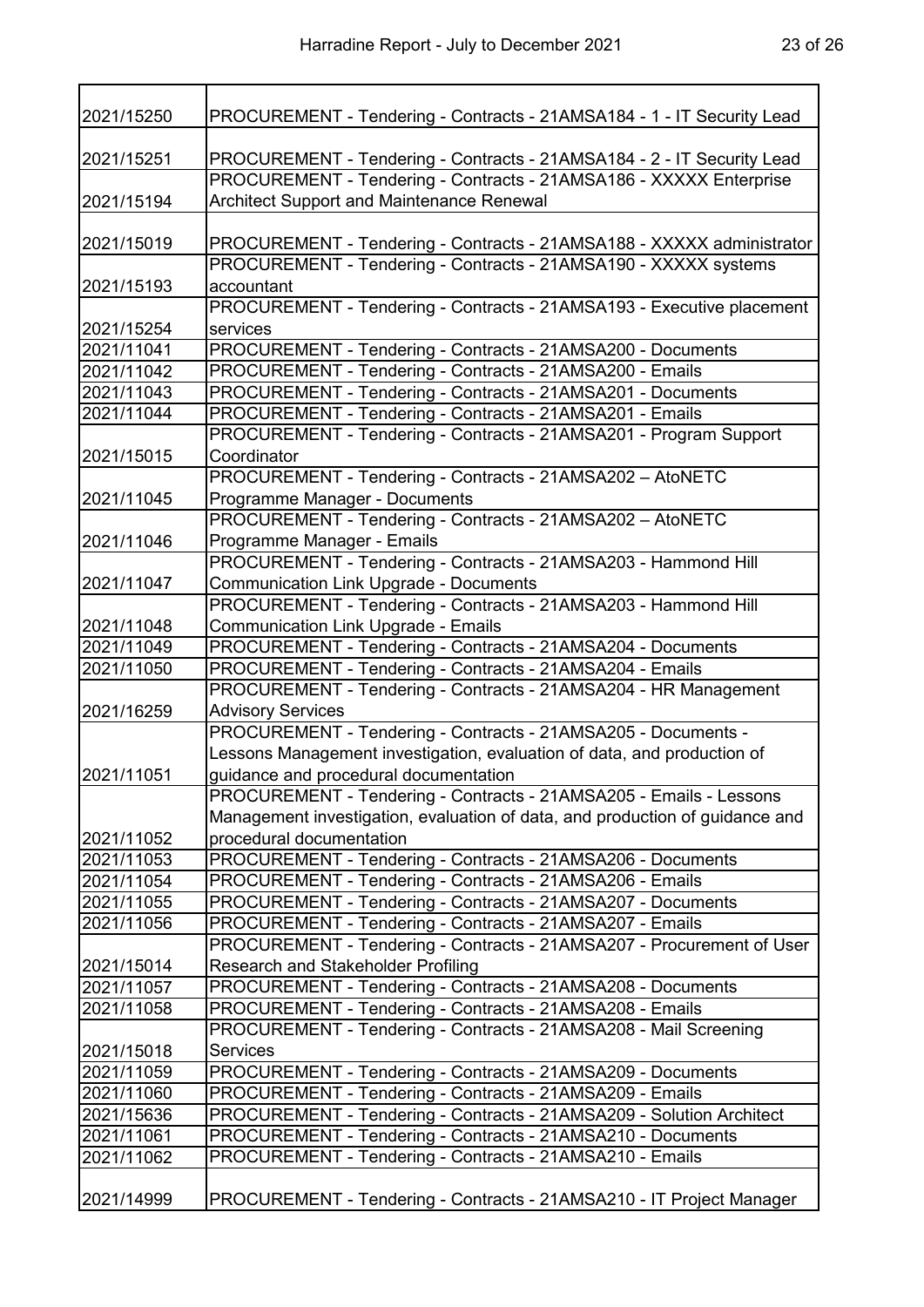|            | PROCUREMENT - Tendering - Contracts - 21AMSA211 - Documents - Senior                                               |
|------------|--------------------------------------------------------------------------------------------------------------------|
| 2021/11063 | <b>Officer Regulations and Standards</b>                                                                           |
|            | PROCUREMENT - Tendering - Contracts - 21AMSA211 - Emails - Senior                                                  |
| 2021/11064 | <b>Officer Regulations and Standards</b>                                                                           |
|            | PROCUREMENT - Tendering - Contracts - 21AMSA212 - Documents -                                                      |
| 2021/11065 | Indonesia Domestic Ferry Safety project                                                                            |
|            | PROCUREMENT - Tendering - Contracts - 21AMSA212 - Emails - Indonesia                                               |
| 2021/11066 | Domestic Ferry Safety project                                                                                      |
|            | PROCUREMENT - Tendering - Contracts - 21AMSA213 - Documents - Pine                                                 |
| 2021/11067 | Peak Island upgrade from an AIS Repeater to a Base Station                                                         |
|            | PROCUREMENT - Tendering - Contracts - 21AMSA213 - Emails - Pine Peak                                               |
| 2021/11068 | Island upgrade from an AIS Repeater to a Base Station                                                              |
|            | PROCUREMENT - Tendering - Contracts - 21AMSA214 - Documents - AN102                                                |
| 2021/11069 | Adele Island Power Supply Rectification                                                                            |
|            | PROCUREMENT - Tendering - Contracts - 21AMSA214 - Emails - AN102                                                   |
| 2021/11070 | Adele Island Power Supply Rectification                                                                            |
|            | PROCUREMENT - Tendering - Contracts - 21AMSA215 - Documents - Lady                                                 |
| 2021/11071 | Musgrave Island Lantern procurement and Replacement                                                                |
|            | PROCUREMENT - Tendering - Contracts - 21AMSA215 - Emails - Lady                                                    |
| 2021/11072 | Musgrave Island Lantern procurement and Replacement                                                                |
| 2021/11073 | PROCUREMENT - Tendering - Contracts - 21AMSA216 - Documents                                                        |
| 2021/11074 | PROCUREMENT - Tendering - Contracts - 21AMSA216 - Emails                                                           |
|            | PROCUREMENT - Tendering - Contracts - 21AMSA216 - Provision of a                                                   |
| 2021/15009 | <b>Penetration Tester</b>                                                                                          |
| 2021/11075 | PROCUREMENT - Tendering - Contracts - 21AMSA217 - Documents                                                        |
| 2021/11076 | PROCUREMENT - Tendering - Contracts - 21AMSA217 - Emails                                                           |
|            | PROCUREMENT - Tendering - Contracts - 21AMSA218 - 2 x Support Officer,                                             |
| 2021/15586 | Seafarer Certification labour hire                                                                                 |
| 2021/11077 | PROCUREMENT - Tendering - Contracts - 21AMSA218 - Documents                                                        |
| 2021/11078 | PROCUREMENT - Tendering - Contracts - 21AMSA218 - Emails                                                           |
|            | PROCUREMENT - Tendering - Contracts - 21AMSA219 - Documents -                                                      |
| 2021/11079 | <b>Business Analyst</b>                                                                                            |
|            | PROCUREMENT - Tendering - Contracts - 21AMSA219 - Emails -Business                                                 |
| 2021/11080 | Analyst                                                                                                            |
| 2021/11081 | PROCUREMENT - Tendering - Contracts - 21AMSA220 - Documents                                                        |
| 2021/11082 | PROCUREMENT - Tendering - Contracts - 21AMSA220 - Emails                                                           |
|            | PROCUREMENT - Tendering - Contracts - 21AMSA220 - landscaping supplies<br>at XXXXX                                 |
| 2021/15011 |                                                                                                                    |
| 2021/11083 | PROCUREMENT - Tendering - Contracts - 21AMSA221 - Documents -                                                      |
|            | Procurement of Heritage Tower Structural Assessments<br>PROCUREMENT - Tendering - Contracts - 21AMSA221 - Emails - |
| 2021/11084 | Procurement of Heritage Tower Structural Assessments                                                               |
| 2021/11085 | PROCUREMENT - Tendering - Contracts - 21AMSA222 - Documents                                                        |
| 2021/11086 | PROCUREMENT - Tendering - Contracts - 21AMSA222 - Emails                                                           |
| 2021/11087 | PROCUREMENT - Tendering - Contracts - 21AMSA223 - Documents                                                        |
| 2021/11088 | PROCUREMENT - Tendering - Contracts - 21AMSA223 - Emails                                                           |
|            | PROCUREMENT - Tendering - Contracts - 21AMSA223 - Provision of XXXXX                                               |
| 2021/16443 | <b>Smart Devices</b>                                                                                               |
|            | PROCUREMENT - Tendering - Contracts - 21AMSA224 - Documents -                                                      |
| 2021/11089 | 21AMSA224 - Trial of XXXXX for sulphur analysis                                                                    |
|            | PROCUREMENT - Tendering - Contracts - 21AMSA224 - Emails - Trial of                                                |
| 2021/11090 | XXXXX for sulphur analysis                                                                                         |
|            |                                                                                                                    |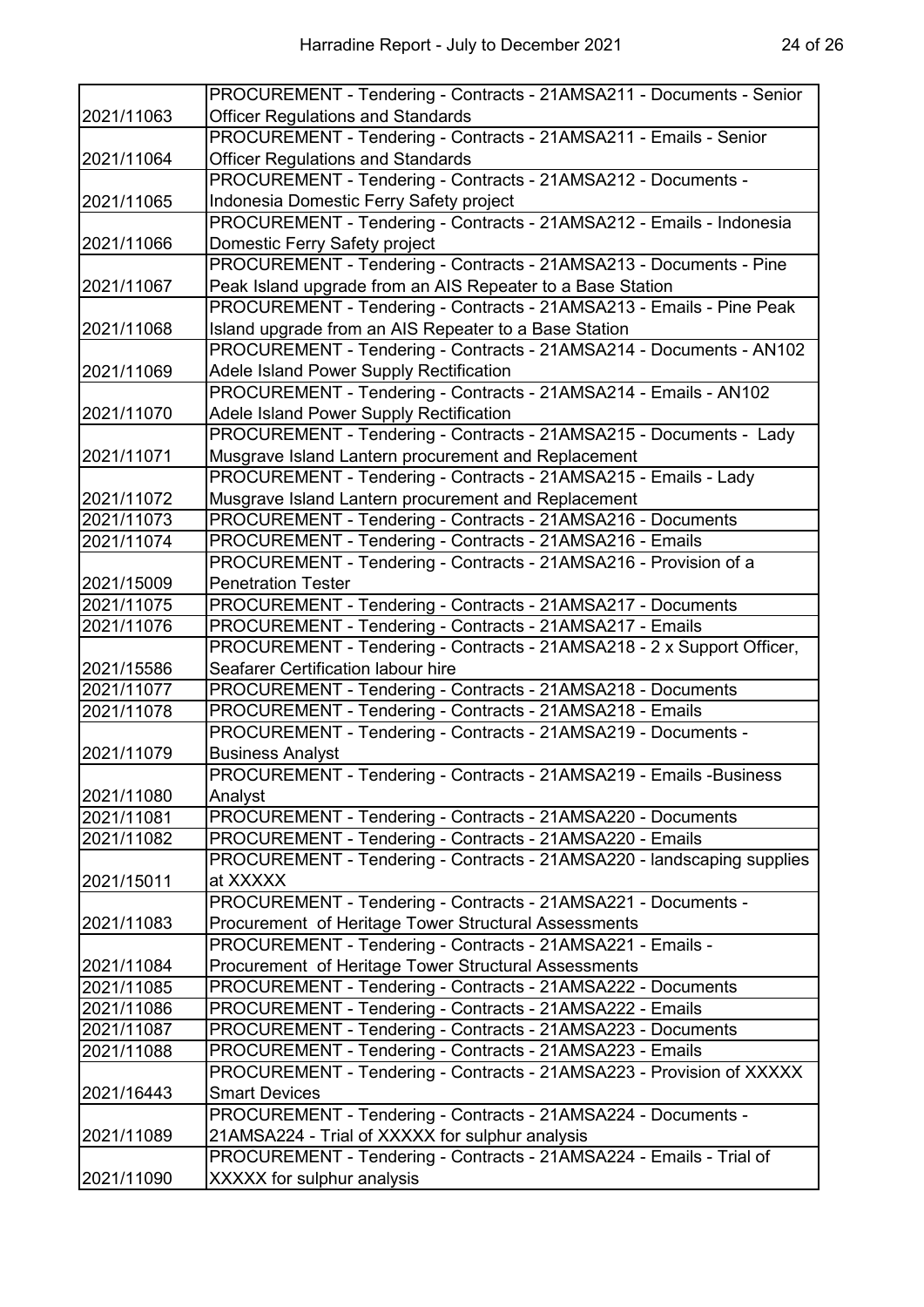|            | PROCUREMENT - Tendering - Contracts - 21AMSA225 - Documents -         |
|------------|-----------------------------------------------------------------------|
| 2021/11091 | Brisbane DGPS decommission make good project                          |
|            | PROCUREMENT - Tendering - Contracts - 21AMSA225 - Emails - Brisbane   |
| 2021/11092 | DGPS decommission make good project                                   |
| 2021/11093 | PROCUREMENT - Tendering - Contracts - 21AMSA226 - Documents           |
| 2021/11094 | PROCUREMENT - Tendering - Contracts - 21AMSA226 - Emails              |
|            | PROCUREMENT - Tendering - Contracts - 21AMSA226 - XXXXX Licensing     |
| 2021/15629 | and Support Renewal                                                   |
|            | PROCUREMENT - Tendering - Contracts - 21AMSA227 - 2 x Project Support |
| 2021/15866 | <b>Officers</b>                                                       |
|            | PROCUREMENT - Tendering - Contracts - 21AMSA239 - Documents -         |
| 2021/11119 | Structural Analysis of the AN102 Adele Island tower                   |
|            | PROCUREMENT - Tendering - Contracts - 21AMSA239 - Emails - Structural |
| 2021/11120 | Analysis of the AN102 Adele Island tower                              |
| 2021/11121 | PROCUREMENT - Tendering - Contracts - 21AMSA240 - Documents           |
| 2021/11122 | PROCUREMENT - Tendering - Contracts - 21AMSA240 - Emails              |
| 2021/11123 | PROCUREMENT - Tendering - Contracts - 21AMSA241 - Documents           |
| 2021/11124 | PROCUREMENT - Tendering - Contracts - 21AMSA241 - Emails              |
|            | PROCUREMENT - Tendering - Contracts - 21AMSA242 - Documents -         |
| 2021/11125 | Inspection PHCM C7                                                    |
|            | PROCUREMENT - Tendering - Contracts - 21AMSA242 - Emails - Inspection |
| 2021/11126 | PHCM C7                                                               |
|            | PROCUREMENT - Tendering - Contracts - 21AMSA243 - Documents - Sydney  |
| 2021/11127 | <b>Office Cleaning Services</b>                                       |
|            | PROCUREMENT - Tendering - Contracts - 21AMSA243 - Emails - Sydney     |
| 2021/11128 | <b>Office Cleaning Services</b>                                       |
|            | PROCUREMENT - Tendering - Contracts - 21AMSA244 - Documents -         |
| 2021/11129 | unforeseen event - AN108 Breaksea Island - August 2021                |
|            | PROCUREMENT - Tendering - Contracts - 21AMSA244 - Emails - unforeseen |
| 2021/11130 | event - AN108 Breaksea Island - August 2021                           |
| 2021/11131 | PROCUREMENT - Tendering - Contracts - 21AMSA245 - Documents           |
| 2021/11132 | PROCUREMENT - Tendering - Contracts - 21AMSA245 - Emails              |
|            |                                                                       |
| 2021/16504 | PROCUREMENT - Tendering - Contracts - 21AMSA246 - XXXXX developer x 2 |
| 2021/11133 | PROCUREMENT - Tendering - Contracts - 21AMSA246 - Documents           |
| 2021/11134 | PROCUREMENT - Tendering - Contracts - 21AMSA246 - Emails              |
|            | PROCUREMENT - Tendering - Contracts - 21AMSA247 - Documents - AN376   |
| 2021/11135 | North Reef AIS Repeater Upgrade to Base Station                       |
|            | PROCUREMENT - Tendering - Contracts - 21AMSA247 - Emails - AN376      |
| 2021/11136 | North Reef AIS Repeater Upgrade to Base Station                       |
| 2021/11137 | PROCUREMENT - Tendering - Contracts - 21AMSA248 - Documents           |
| 2021/11138 | PROCUREMENT - Tendering - Contracts - 21AMSA248 - Emails              |
| 2021/15635 | PROCUREMENT - Tendering - Contracts - 21AMSA248 - Project Manager     |
| 2021/11139 | PROCUREMENT - Tendering - Contracts - 21AMSA249 - Documents           |
| 2021/11140 | PROCUREMENT - Tendering - Contracts - 21AMSA249 - Emails              |
| 2021/11141 | PROCUREMENT - Tendering - Contracts - 21AMSA250 - Documents           |
| 2021/11142 | PROCUREMENT - Tendering - Contracts - 21AMSA250 - Emails              |
|            | PROCUREMENT - Tendering - Contracts - 21AMSA250 - XXXXX Premier       |
| 2021/15132 | <b>Support Services</b>                                               |
|            | PROCUREMENT - Tendering - Contracts - 21AMSA251 - Documents - Probity |
| 2021/11143 | <b>Advisor Services - XXXXX</b>                                       |
|            | PROCUREMENT - Tendering - Contracts - 21AMSA251 - Emails - Probity    |
| 2021/11144 | <b>Advisor Services - XXXXX</b>                                       |